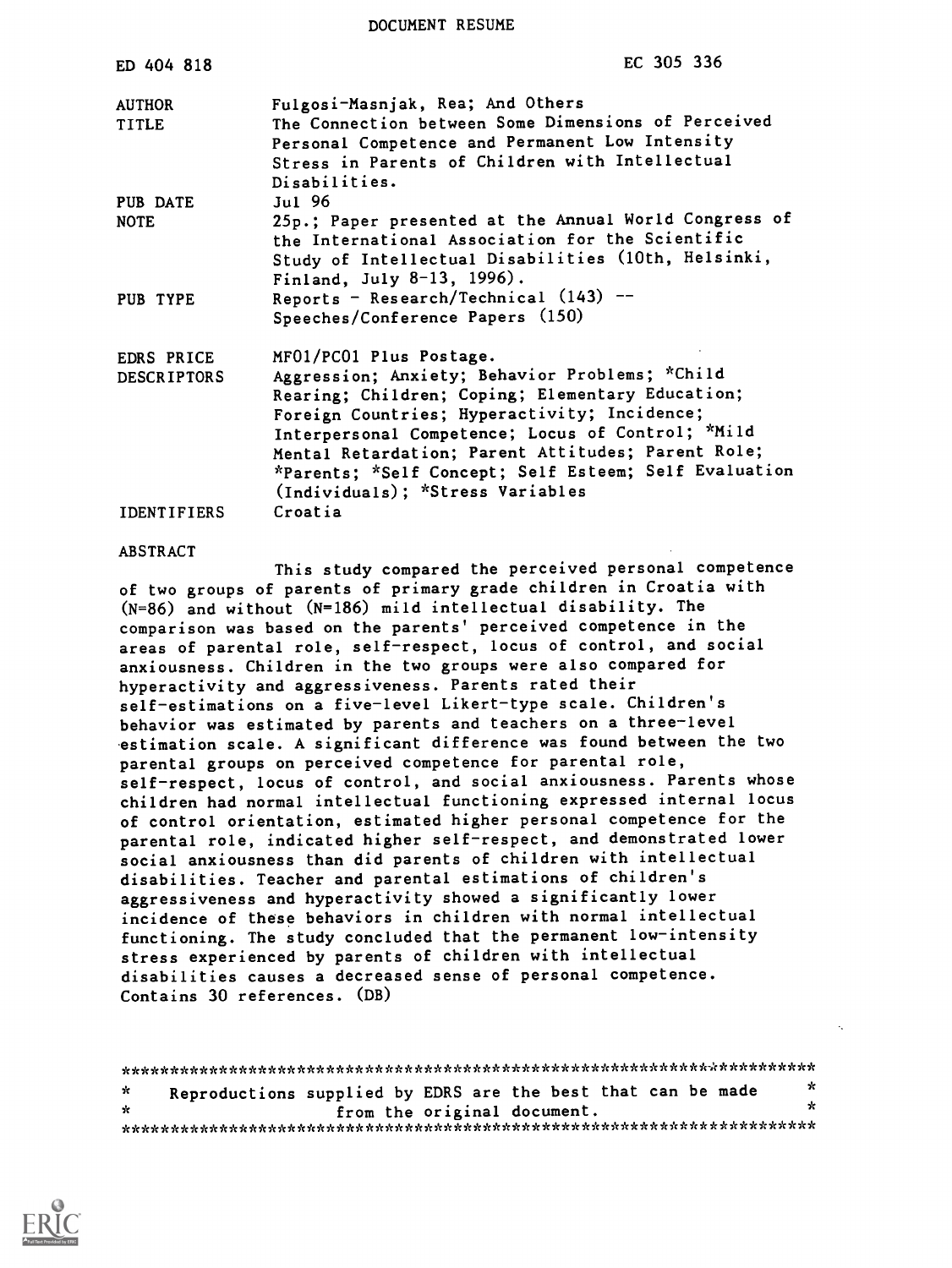# THE CONNECTION BETWEEN SOME DIMENSIONS OF PERCEIVED PERSONAL COMPETENC E AND PERMANENT LOW INTENSITY STRESS IN PARENTS OF CHILDREN WITH INTELLECTUAL DISABILITIES

U.S. DEPARTMENT OF EDUCATION Office of Educational Research and Improvement EDUCATIONAL RESOURCES INFORMATION CENTER (ERIC) his document has been reproduced as received from the person or organization

originating it. Minor changes have been made to

improve reproduction quality.

Points of view or opinions stated in this document do not necessarily represent official OERI position or policy.

Rea Fulgosi-Masnjak, Andrea Gustovic-Ercegovac, Ljiljana Igric,

Department of Mental Retardation, Faculty of Defectology, University of Zagreb, Zagreb, Croatia

Correspondence to:

Rea Fulgosi-Masnjak,

ż

Department of Mental Retardation, Faculty of Defectology, University of Zagreb, Kuslanova 59a., 10 000 Zagreb, Croatia, tel. 385 1 2338 022; fax. 385 1 229 950. PERMISSION TO REPRODUCE AND

DISSEMINATE THIS MATERIAL HAS BEEN GRANTED BY masnak

TO THE EDUCATIONAL RESOURCES INFORMATION CENTER (ERIC)

ECROSE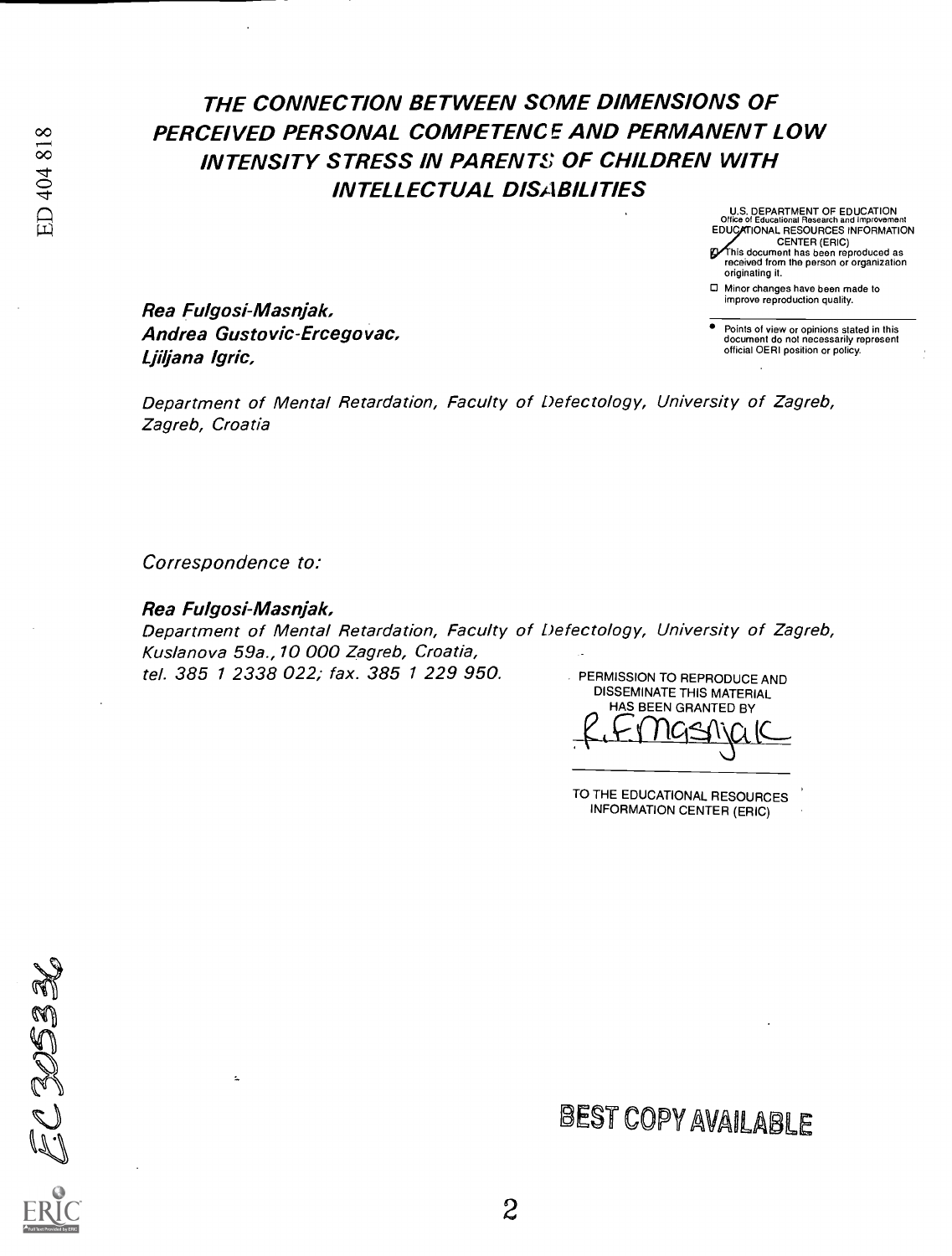Aim. To compare the two groups of parents, those whose children are mildly intellectually disabled with the group of parents whose children have normal intellectual functioning. Comparation was made regarding to their perceived personal competence for the parental role, self respect, locus of control and social anxiousness.

To compare the group of children with no intellectual disabilities with the group of children with mild intellectual disabilities regarding the hyperactivity and aggressiveness.

Method. Investigation was conducted on the two samples of participants. The first sample included parents of children with no developmental difficulties,  $N = 186$ , the second sample included parents, whose children were mildly intellectually disabled,  $N = 86$ . The two groups of children attended lower primary school grades, (the group of intellectually disabled children is integrated into the regular school settings and is educated under shorter and individualized educational program).

In order to compare the two groups of parents, their self estimations on the five level, Likert type of scales were used.

Children's behavior was estimated by parents and teachers on the three level estimation scale, which consisted of 15 items-descriptions of disturbing behaviors which are usually found in school children.

The data were analyzed through the discriminative analysis and the analysis of variance.

**Results.** A significant difference between the perceived competence for the parental role, self respect, locus of control and social anxiousness, was detected between the two groups of parents. Those parents whose children had normal intellectual functioning, expressed internal orientation, estimated higher personal competence for the parental role, their self respect was higher as well, while their social anxiousness was significantly lower than those of the group of parents whose children had intellectual disabilities.

Teacher's and parental estimations of children's aggressiveness and hyperactivity showed significantly lower incidence of such viays of behavior in children with normal intellectual functioning.

Conclusion. The permanent low intensity stress in parents whose children have intellectual disabilities, causes lower perceptior of competence for the parental role, more external orientation in interpreting causes and effects of behavior, lower self respect and greater social anxiousness. These characteristics affect and are affected by the child's maladjusted behavior, which is significantly more frequent in children with intellectual disabilities.



 $\Delta$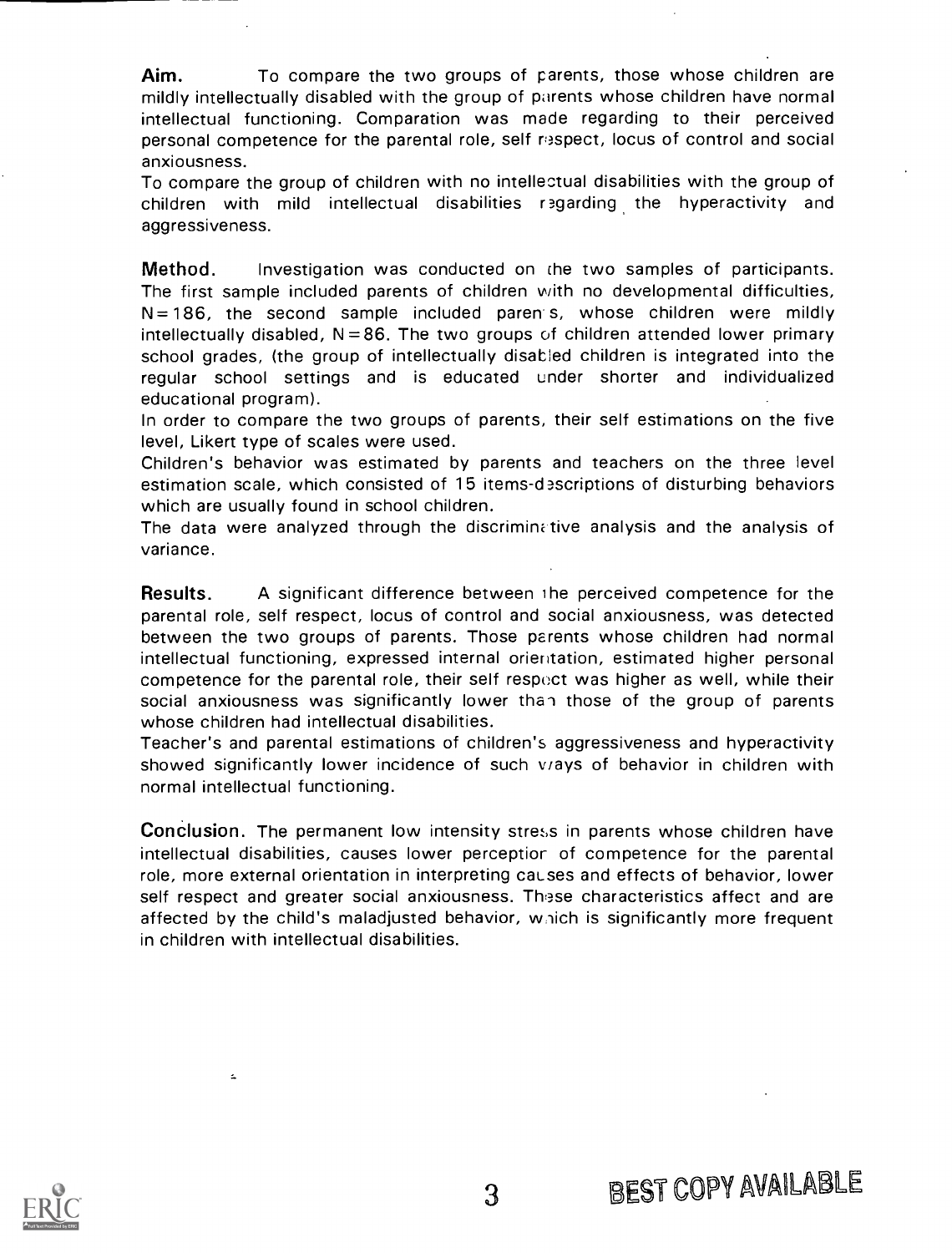#### INTRODUCTION

Cognitive aspect of human functioning consists of different processes such as learning, memory, cognition, perception, etc. Not only the way in which we feel, but the way in which we think about ourselves determines the level of our adjustment to the outer world. Cognitive interpretation of Self, our own abilities and achievements plays a significant role in determining the way of our living and perceiving ourselves. The way we perceive ourselves in a great extent determines not only our relation toward ourselves, but the relations we have with other people. It is not only the existence of our own abilities that is important, but also the way in which we value them.

0 Self-perception" comprises of self description and evaluation and it is a part of the concept called "self concept" (Bezinoviæ 1988.). Although basic investigations of self-concept started at the last century, in the work of William James, the real renaissance in the investigations of Self happened with the Cognitive revolution", which put internal processes in the focus of it's investigation. Those are cognitive and affective processes, which are tightly tied to motivation and behavior. The result of such investigations was the fact that different ways of self-perceiving are in the causal relation with the specific behavior. Results confirming this finding are obtained in a numerous investigations in the field of social and personality psychology, particularly in investigations concerning the concept of "self-esteem" (Baumeister and Tice, 1985; Jones, 1973), the concept of "self-awareness"(Carvar and Scheier, 1981; Duval and Wicklund, 1972), the concept of "self-presentation" (Baumeister, 1986; Schlenkel, 1980), the concept of *``self -schena''* (Markus, 1977; Markus and Smith, 1981), the concept of "self- monitoring" (Snyder, 1974) and "selfconcept" (Epstein, 1973; Gergen, 1981). These and other research works show that investigations of self are basic area of interest in today's social and personality psychology.

Attempts to explain processes of self monitoring, self estimating, self interpreting, or self presenting, stressed out one dimension. It is most likely that a dimension of perceived personal competence is the one which lays in the base of these processes. One of the basic aspects of these processes is the "perception" of personal competence". It determines in a great extent our behavior and includes the perception of personal skills, abilities, knowledge, etc. Feeling competent leads to feeling strong, persistent, while feeling incompetent leads to helplessness,



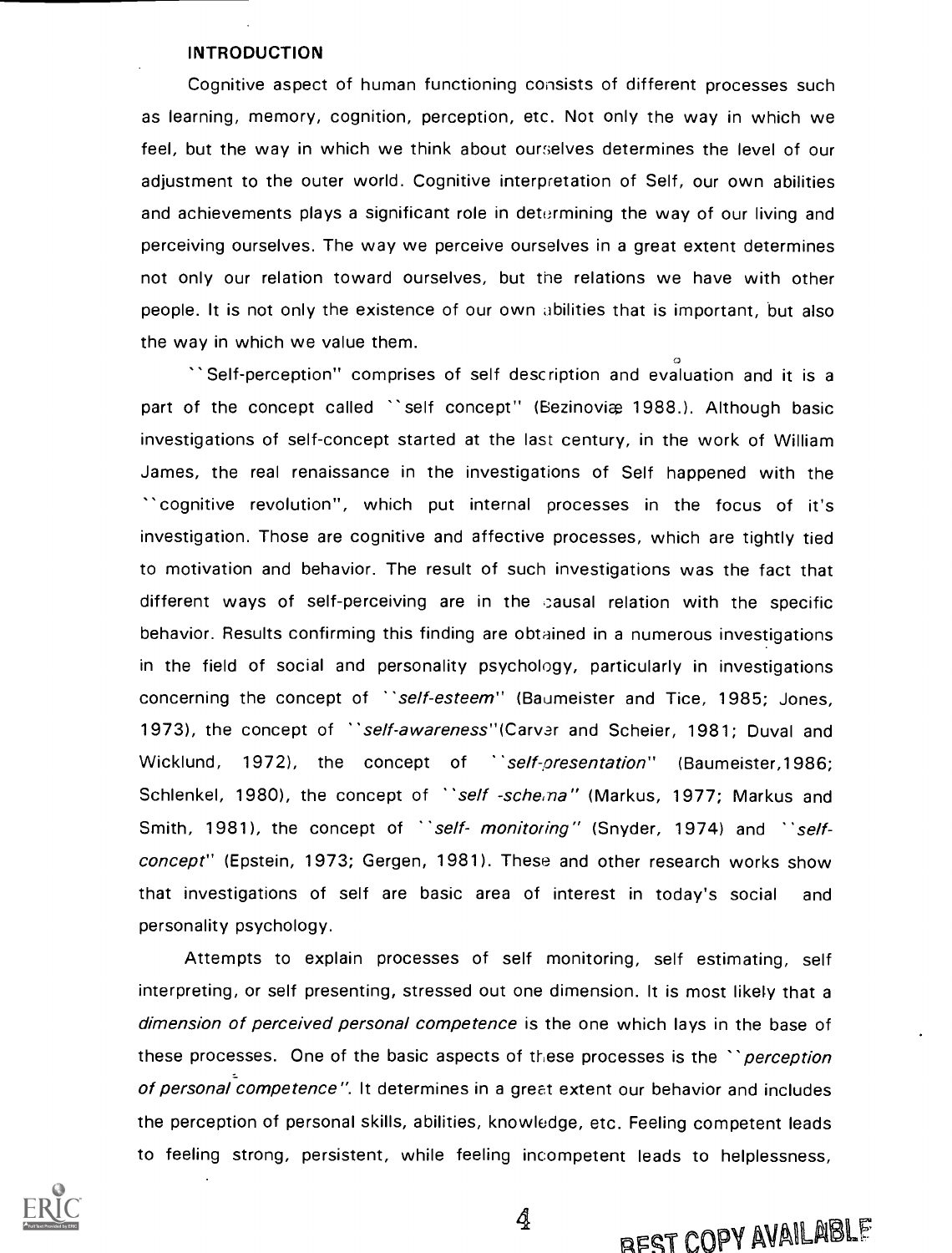anxiousness, self blaming, etc. This perception can be distorted in which case person sees self in a different way from what it Is, or what it possesses. Therefore the perception of personal competence plays the key role in the structure of the complex self-concept.

In order to successfully adapt to it's environment a person has to develop his/her competence. This would help the development of self autonomy, independence and relative freedom in comparison with the outer world. All these factors at the same time influence the general level of adaptation on the environment.

The acquisition of the real competence depends on a number of different developmental circumstances, as well as on specific abilities and interests. Since being competent is of crucial importance in one's life, feeling competent is regularly connected with personal satisfaction. This may be a consequence of fulfilling personal motives to be competent. The .nability to fulfill this motive over a longer period of time could lead to the more permanent feeling of incompetence and helplessness. This, of course, could negatively influence self-respect, general adaptation level and behavior. Although real, objective competence is of crucial importance for good adaptation, it is not sufficient. The subjective feeling of competence should not be neglected.

Personal, subjective perception of being competent is in some cases even more important for the successful personal adaptation than the objective competence. As a result of feeling that the desired level of competence can not be achieved, a person can withdraw, or underescimate her/himself. On the other hand, in spite of unachieved competence level, one can see her/himself as being very competent. Therefore, when talking about the perception of personal competence, we have to bear in mind that these perceptions can be more or less realistic/ objective.

There is a great number of different theories, which try to explain perception of self competence, but the only theory which completely regards perceived competence as a central dimension, which regulates human functioning is the Self-efficacy theory" (Bandura, 1977.; 1982.; 1984.; 1986a.; 1986b.). According to the self-efficacy theory, every change in behavior is based on the variation of self efficacy feeling. Therefore, the perception of self efficacy is a basic mechanism in explaining human functioning. Although, terms efficacy and competence can often be regarded as synonyins, there is certain difference in



DEST COPY AVAILABL

 $5$  2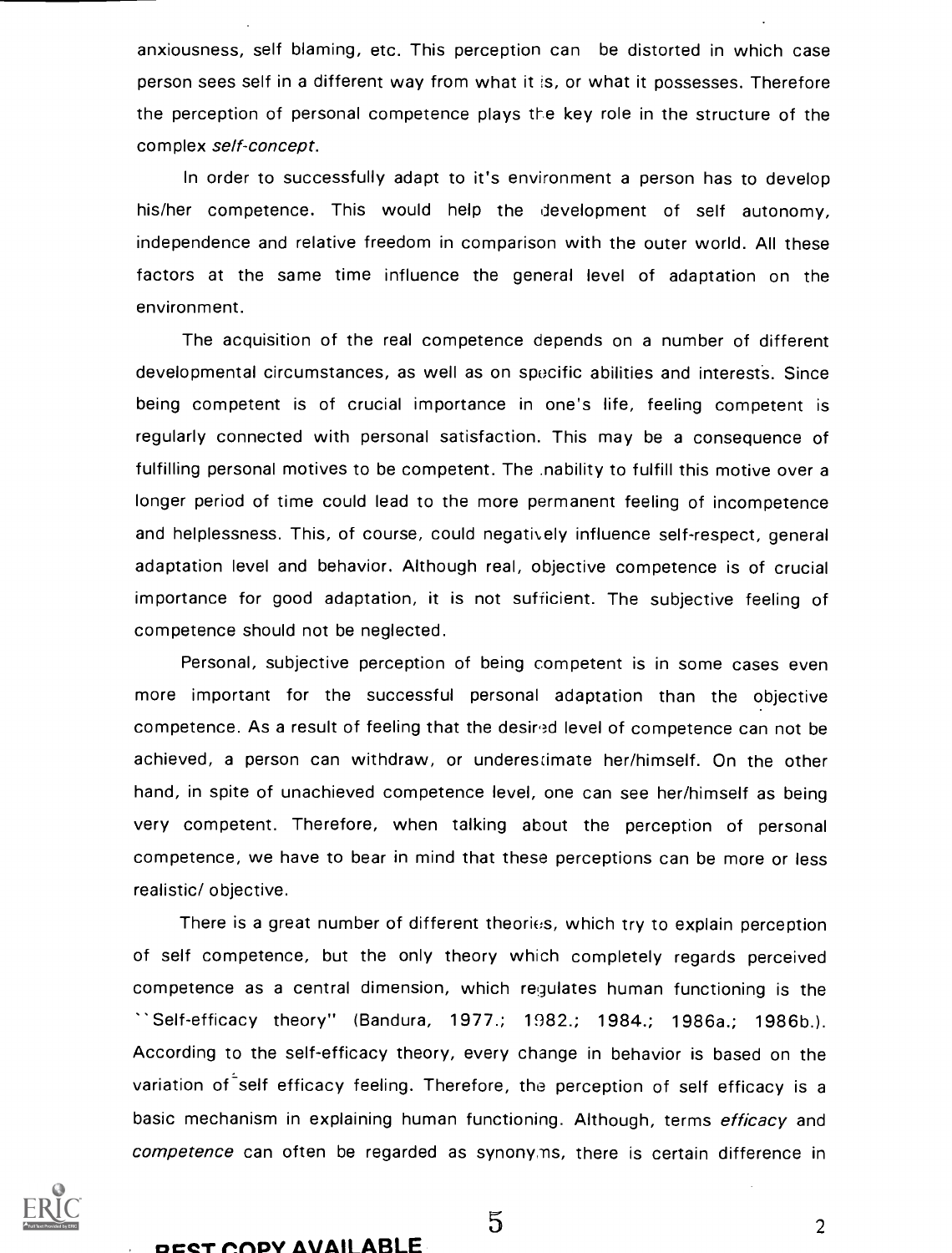their meaning. While competence represents a potential for acting, efficacy represents concrete results, in that way the perception of efficacy includes the perception of competence, while the perception of competence does not necessarily include the perception of efficacy in concrete situations. In spite of these semantic differences, the theory of self efficacy can be regarded as the theory of perceived self competence.

A person with the higher level of personal competence expectations will easier conduct some ways of behavior for which it believes that will produce desired outcomes (Bandura, 1977.; Locke, et. all., 1984.). She/he will be more persistent in facing difficulties or problems in realization of actual behavior (Brown and Inouye, 1978.; Schunk, 1981.), will intensify efforts when getting close to achieving goal (Bandura and Cervone, 1983.), and it will understand own mistakes in a way which shows orientation to success (Collins, 1982., in Bandura 1984.).

On the other hand, person whose I3vel of perceived self efficacy (competence) is lower, tends to avoid difficult tasks, puts little effort in it's actions, easily gives up when facing difficulties, thinks about own imperfections during work and experience anxiousness and strass. For these reasons the effects of his/her work and actions will be lower. Since the self efficacy expectations cause all these effects, there is a great possibi ity that the measure of expected personal efficacy can be used as a good predictor of future behavior.

According to Bandura (1977) the best way to study origin and functions of self efficacy perceptions is to use "micro-analytic strategy". Under this strategy a person is given a number of scales in order to estimate own/personal efficacycompetence. Numerous investigations showed that there are few levels of perceived personal competence. Perceived global competence, which doesn't concern any specific skill, knowledge or behavior is on the highest level. This perception is the core of self esteem. Some specific aspects of competence, such as is the perception of own intellectual abilitics, creative potentials, social and physical competencies are in the middle. Each of these aspects can be further divided into a greater number of specific manifestations of competence. On the lowest level there is a perception of self efficacy in the concrete life situations when a person is asked to conduct specific acticns.

Since these levels represent one integrated system, assumption about the dualistic nature of perceived personal competence, which emerged from Bandura's conceptualization can be regarded as false. Although global self competence



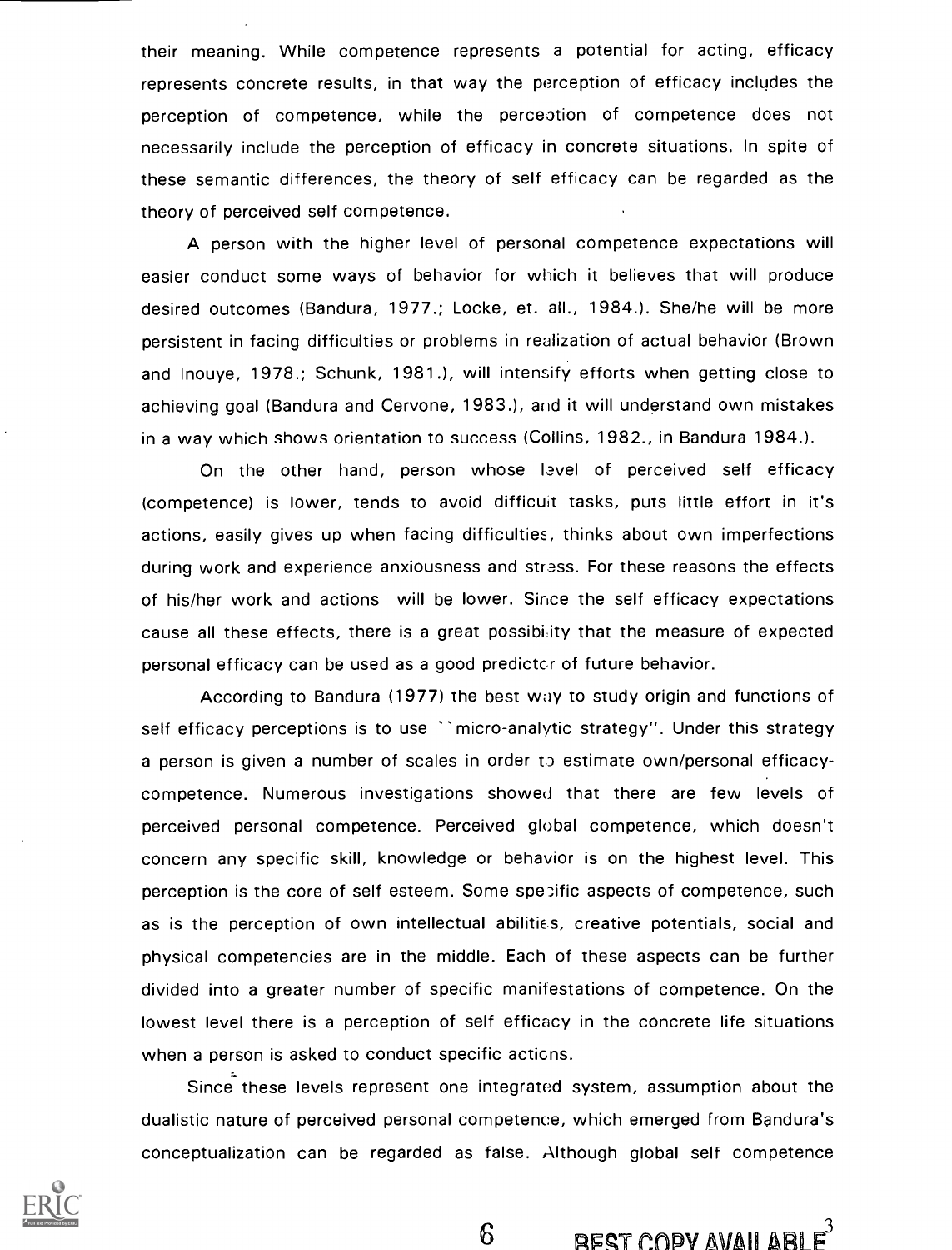perception (Bezinovize 1988.) can not directly influence behavior in concrete situations, one can assume that competence perceived in different situations is at least partially based on the global self competence perception, which is more stable personality trait.

Satisfying child's emotional development depends in a greater extent on parental attitudes and behavior, than of child's developmental difficulties. Good adaptation and complete fulfilling of child's abilities depends on the home situation as well. If parents are calm and the situation is efficient, full of self belief, it will stimulate child's development. On the other hand ambivalent attitudes about what a child can or can not achieve, what it should or should not do, feeling of helplessness in demanding situations, fears, anxiousness, dissatisfaction in parents will reflect on child, particularly if child has developmental difficulties.

Adaptation on different situations is not the one way process, it is interaction between self and the environment. If the parent feels competent/ satisfied in this process, this initial self-confidence will reflect The child and vice versa. 'Content parents will perceive their child as having less problems and behavioral difficulties, than parents who are less confident in their parental role. This will be the base on which a child will built own self perception (Kravetz, Katz, Katz, 1990.).

When a child is not progressing as other children do, when it has difficulties in school, as well as some other problems it is a situation of constant low intensity stress for parents, which can cause smaller or greater crisis. Thus it is assumed that during child's development parents develop different modalities of facing situations and adapting on them. Chronic stress is believed to demand greater strength and energy for facing it, than the acute stress. Therefore personality characteristics are very important in facing specific situations, particularly in perceiving self competence in specific role, or situation.

Child's delayed cognitive development influences parents in three phases during life time:

- a) In the situation of birth, or very soon after birth, when risk factors for the normal development are perceived;
- b) In the schooling situation, when slower developmental pace has to be accepted; and
- c) In the situation of vocational planning;

These are the situations in which parents have to face once again child's limitations and usually experience the feeling of guilt (Challela, 1981.) According

 $\tilde{a}$ 



4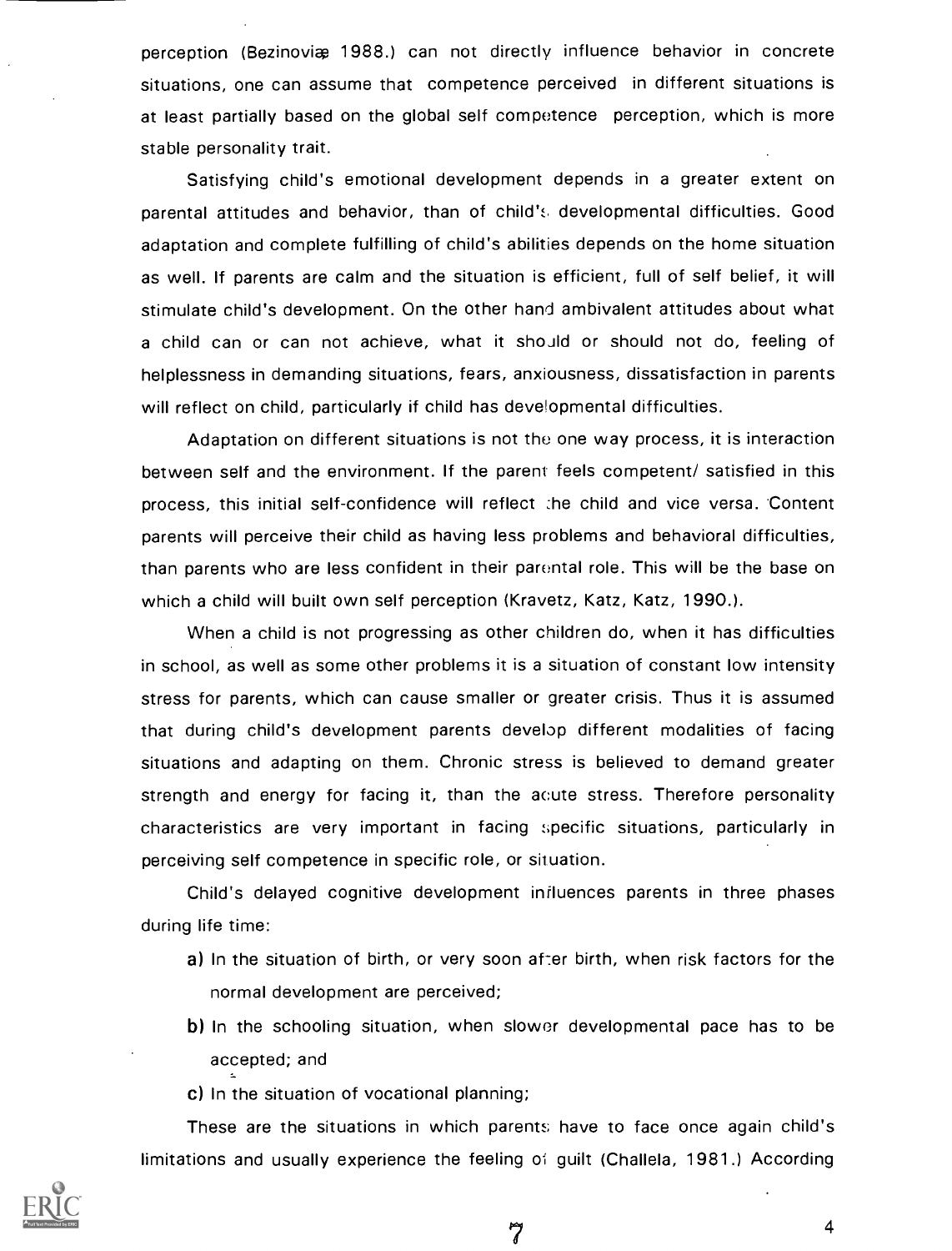to the construct of coping with stress (Folkman, Schaffer, Lazarus, 1979.) each situation can be perceived as:

- $\blacksquare$  irrelevant,
- positive/pleasant, or
- negative/stressing/burdening;

If a situation is perceived as stressful, it will be estimated according to the level of insecureness, danger, or the conflict which exists in the situation, as well as on the amount of helplessness which this situation causes (Beziæ 1981.) How the situation of child's delayed cognitive development and behavioral difficulties will be perceived by parents, depends in a great extent on their self-concept and self perception of own coping abilities.

#### METHOD

#### SUBJECTS

Participants in this investigation were two groups of parents, Group1,  $N_1$  = 186 and Group 2,  $N_2$  = 68. Parents of children with no developmental difficulties were included in the Group 1, while parents of children with .specific learning difficulties, connected with lower level of intellectual functioning were included in the Group 2. Children whose parents were in the group 2 are integrated into the regular primary school settings and are educated under shorter and individualized educational programs. They are of borderline and lower intelligence level. 58% of them were boys and 42% were girls, aged 7-11 years, from the broader area of the town of Zagreb. 75% of parents from this group were mothers, while 25% were fathers. Their educational background was further: 41 % of parents had primary school education; 44% had secondary school education, while 8% of parents had university ecucation.

Children whose parents were in the Group <sup>1</sup> are children with normal intellectual functioning and with no developmental difficulties. In 46,7% of cases were boys, while in 53,3% cases were girls, aged 7-11 years, from the broader area of the city of Zagreb. 78% of parents from this group were mothers, while 22% were fathers.

#### INSTRUMENTS

#### Parental self estimations:

In order to obtain data about the perceived personal competence for the parental role, four diagnostic instruments were ipplied on both groups of parents.



8 <sup>5</sup>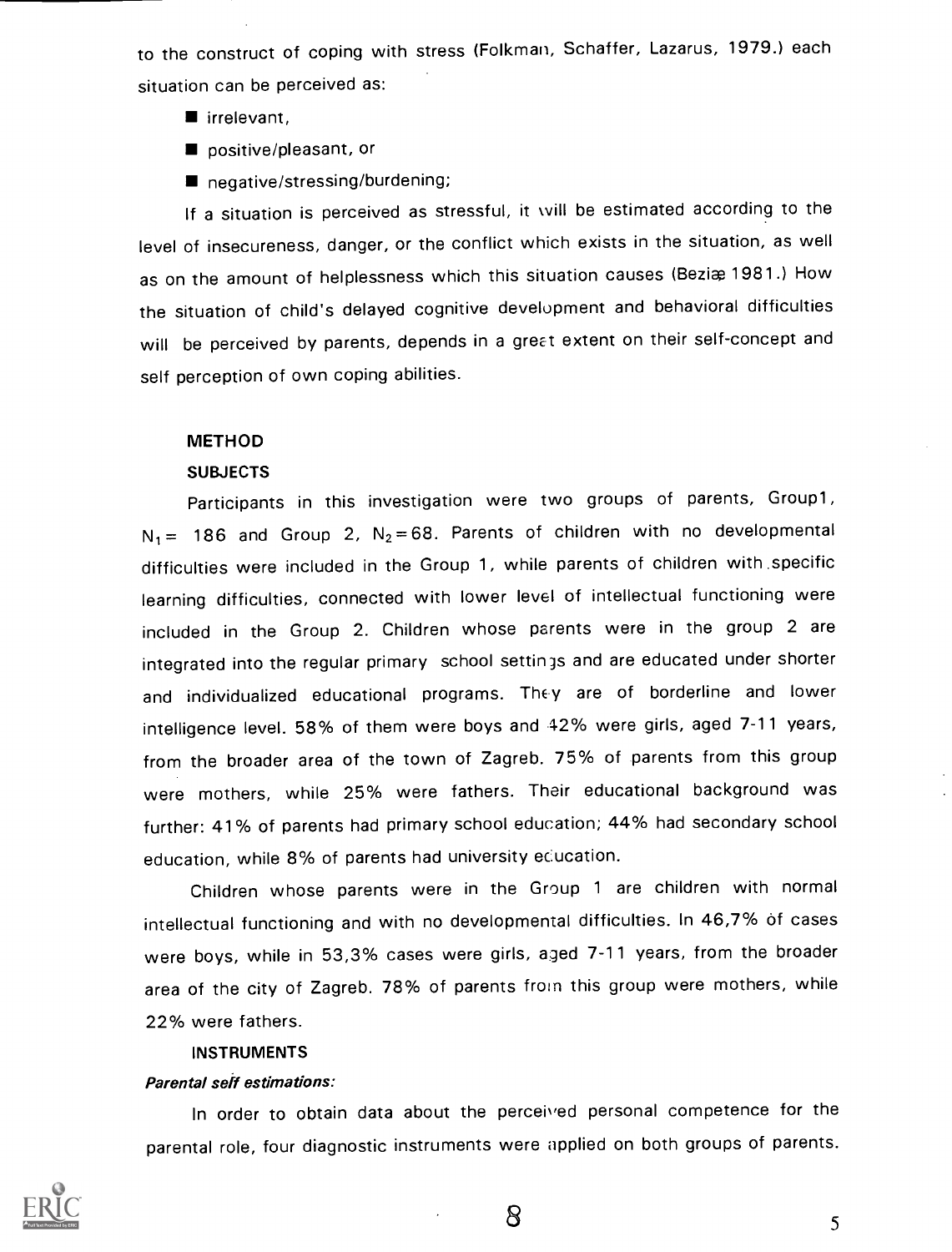All four instruments-Scales are based on the general strategy for the development of diagnostic instruments used for estimating different aspects of Self-concept, which is the use of homogenous, short, reliable and unidimensional scales. In that way the basic demand in the theory of measurement that a diagnostic instrument should measure only one common feature was respected (Hattie, 1984.)

KR- Scale (Gustovia Ercegovac, 1992.), is designed for measuring perceived competence for parental role. This five level Likert type estimation scale consists of 20 items, total result can vary between 0 and 100. High result on this scale indicates that he/she believes to be a good parent and that possesses knowledge, capacities and skills to be a good parent. Such person is convinced in good relationship with own child and that he/she is providing the right upbringing atmosphere. Low result on this scale means that a person is insecure in relations with his/her child, and is not sure what is good and what is bad for a child. This person doesn't feel ready for the parental role and thinks that the environment influences child more than a parent. Generally speaking, such parent doubts own potentials to be a parent. Both high or low result on the scale can be more or less realistic.

Rosenberg's RSS- Scale, measures self respect. This five level Likert type estimation scale consists of 10 items and is translated and adapted on the Croatian language (Bezinoviæ 1988.). Results can vary from 0 to 40, the higher result reflects higher level of self respect.

SE- Scale, for measuring locus of control (Bezinoviæ 1988.). This five level Likert type estimation scale consists of 10 items and is constructed on the basis of Rotter's locus of control scales and theory. Results can vary from 0-40. Item analysis of the scale showed that high result reflects fatalistic orientation, according to which events are determined by faith, destiny, luck and chance. In other words, behavior is determined in that way as well. This scale can be called the extarnallity scale, since all the items reflect  $\epsilon$ xternal orientation.

X-2 Scale, (Leary, 1983., adaptation Bezinoviæ 1988.). Likert type, five level estimation scale, measures fear of negative evaluation. This scale consists of 20 items, min. result is 0, max. 48. Higher result reflects greater fear of negative evaluation as a measure of social anxiousness.

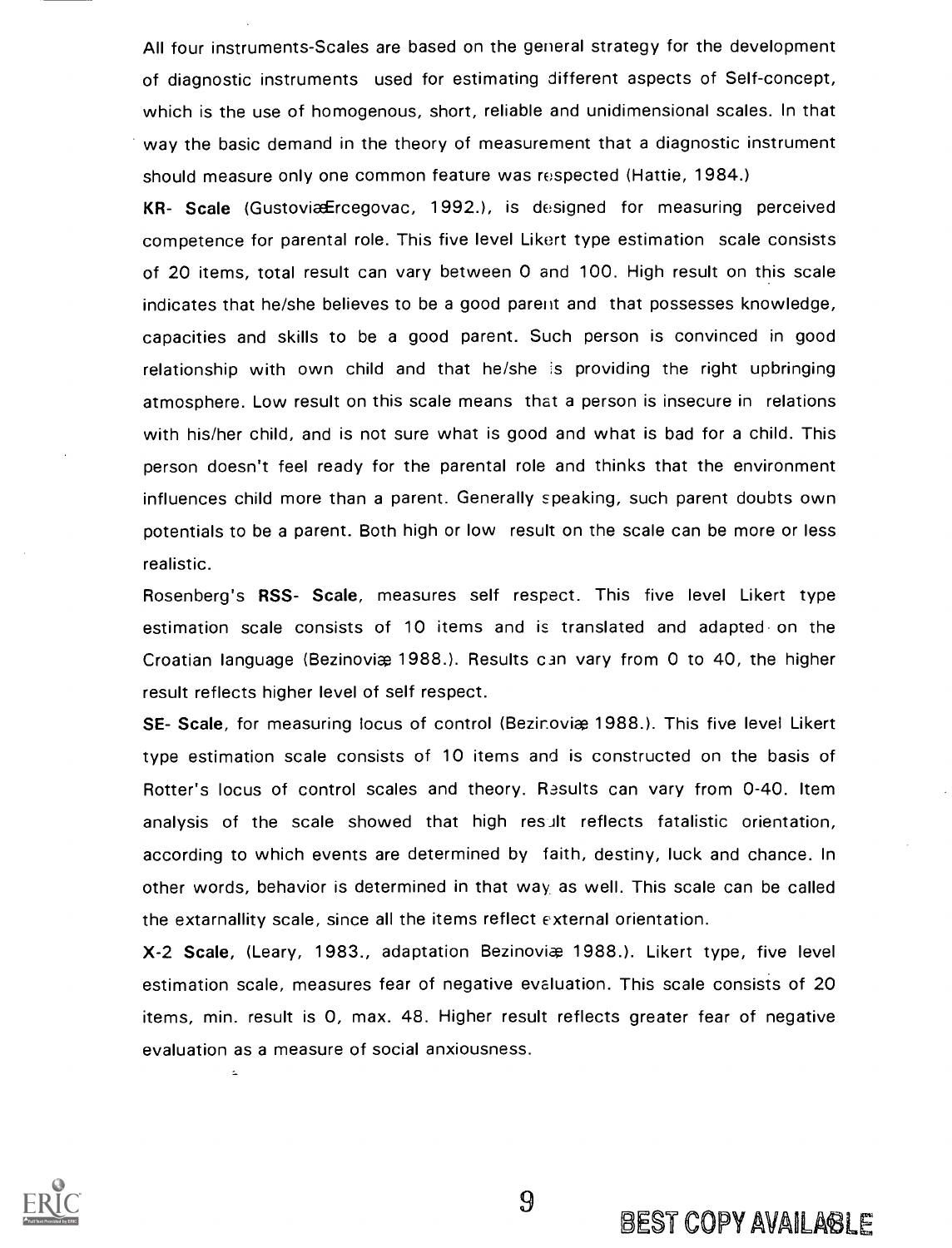#### Children's behavior:

Children's behavior was estimated by parents and teachers, regarding the hyperactivity and aggressiveness. Estimations were made on the three level estimation scale, which consisted of 15 items- descriptions of disturbing behaviors which are usually found in school children respecting the incidence of such ways of behavior.

#### DATA COLLECTION

At the end of the school year, parents and teachers were asked by the members of the research team to estimate children's behavior regarding their hyperactivity and aggressiveness. Parents were asked to fill out four estimation scales, as well.

#### DATA ANALYSIS

All statistical data analyses were conducted on a 486-DX4 personal computer. In order to determine the differences in perceived personal competence for the parental role between the two groups of parents, apart from the basic statistic parameters-means and standard deviations, urivariate analysis of variance and robust discriminative analysis were calculated as well. These parameters were calculated for the each item, as well as, for the total result for the each of four applied estimation scales.

Parental and teacher's estimations of children's behavior were analyzed in the same way.

#### RESULTS

### KR - Scale

#### Table 1. about here

Univariate statistics generated by the analysis of variance procedure indicated significant differences between the estimations made by the two groups of parents on items of the KR-Scale, as shown in the Table 1. Table 1. provides means and SDs, F ratios and p values for 20 items of the KR Scale. As can be seen in Table 1, 14 out of the 20 predictor variables reached significance, p< .001 and  $p < .05$ , when differences between groups were examined. The differences were on the items 1, 4, 5, 8, 11, 12, 13, 14, 15, 16 17, 18, 19, and 20. In each of those cases the direction of difference was more favorable for parents of children with normal development. This means that the group of

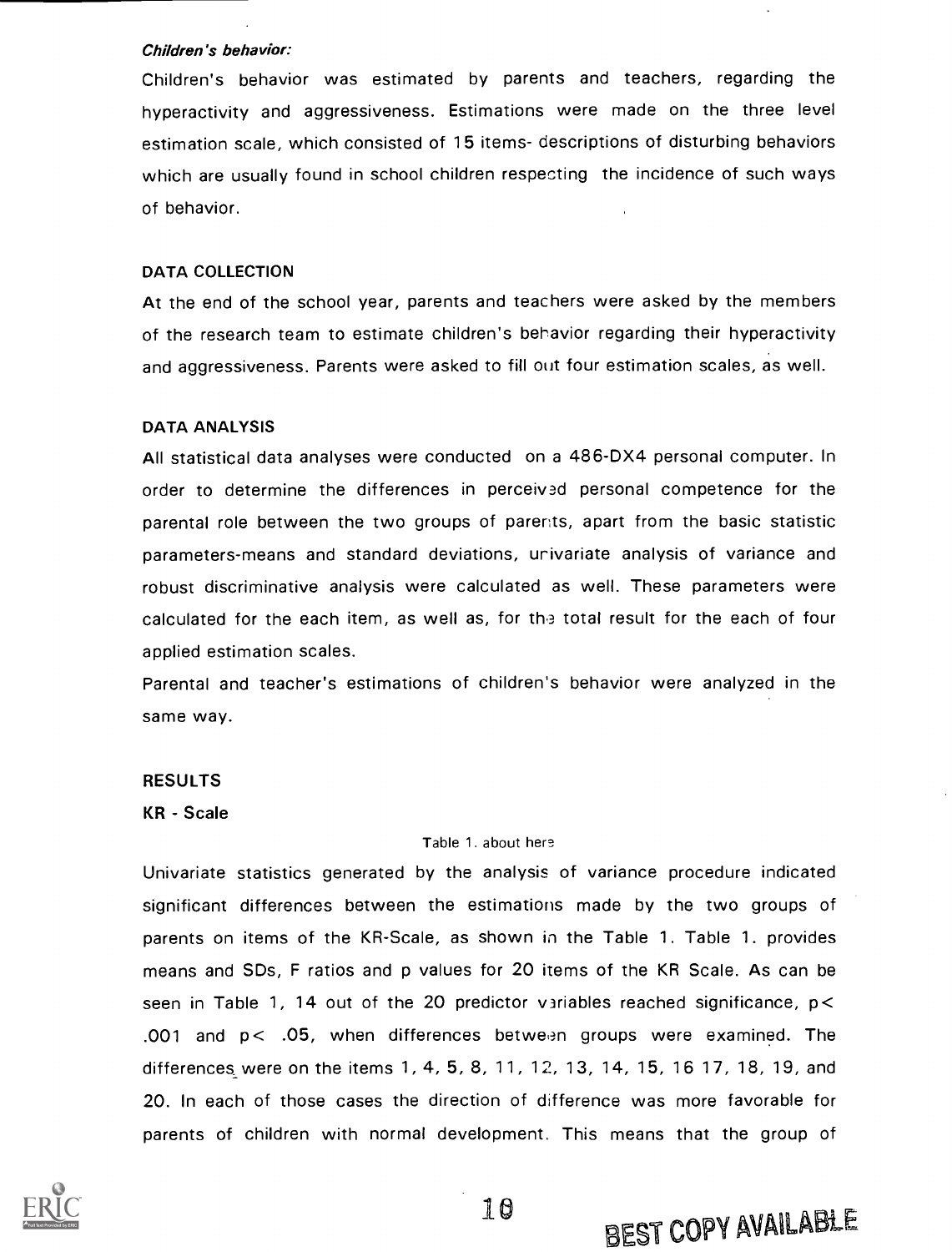parents who have children with normal development significantly more often feel competent to be a parent and to act as a parent.

#### Table 6. about here

In discriminate analysis the emphasis is on analyzing variables together instead of just individually. On the bases of 20 predictor variables, we calculated a single discriminant function with F ratio of 64.955, p< .001. See Table 6. Examination of the canonical discriminant functions evaluated at group means, or group centroids, showed that this discriminant function distinguished the high self perception of competence for the parental role. group 1., (function  $=$  .46) from the low self perception of competence for the parental role group 2. (function  $=$  -1.25).

#### RSS - Scale

#### Table 2. about here

As shown in the Table 2. which presents means and SDs, F ratios and p values for 10 items of the RSS Scale, univariate statistics generated by the analysis of variance procedure indicated significant differences between the estimations made by the two groups of parents on the scale that measures self respect,  $p < .001$  on all the items of the scale. The differences were in favor of the group of parents whose children had normal development, which means that these parents are more content with themselves, their self respect is higher, they are more proud of things they do and regard themselves as competent as other people are. They do not feel useless and worthless and think they possess a lot of valuable characteristics. On the basis of 10 predictor variables, <sup>a</sup> single discriminant function was calculated, with F ratio  $99.611$ ,  $p < .001$ , see Table 6. Group centroids showed that this discriminant function distinguishes those parents with low self respect ( .20), from those with higher self respect (- .07). Parents of children with no developmental difficulties showed higher level of self respect.

#### SE - Scale

#### Table 3. about her

As shown in the Table 3. which presents means and SDs, F ratios and p values for 10 items of the scale which measures external-internal orientation (or locus of control), univariate statistics generated by the analysis of variance procedure indicated differences between the estimations made by the two groups of parents. All the differences were statistically significant,  $p < .001$ . Parents of children with developmental disturbances more often attribute life events to outer causes, such

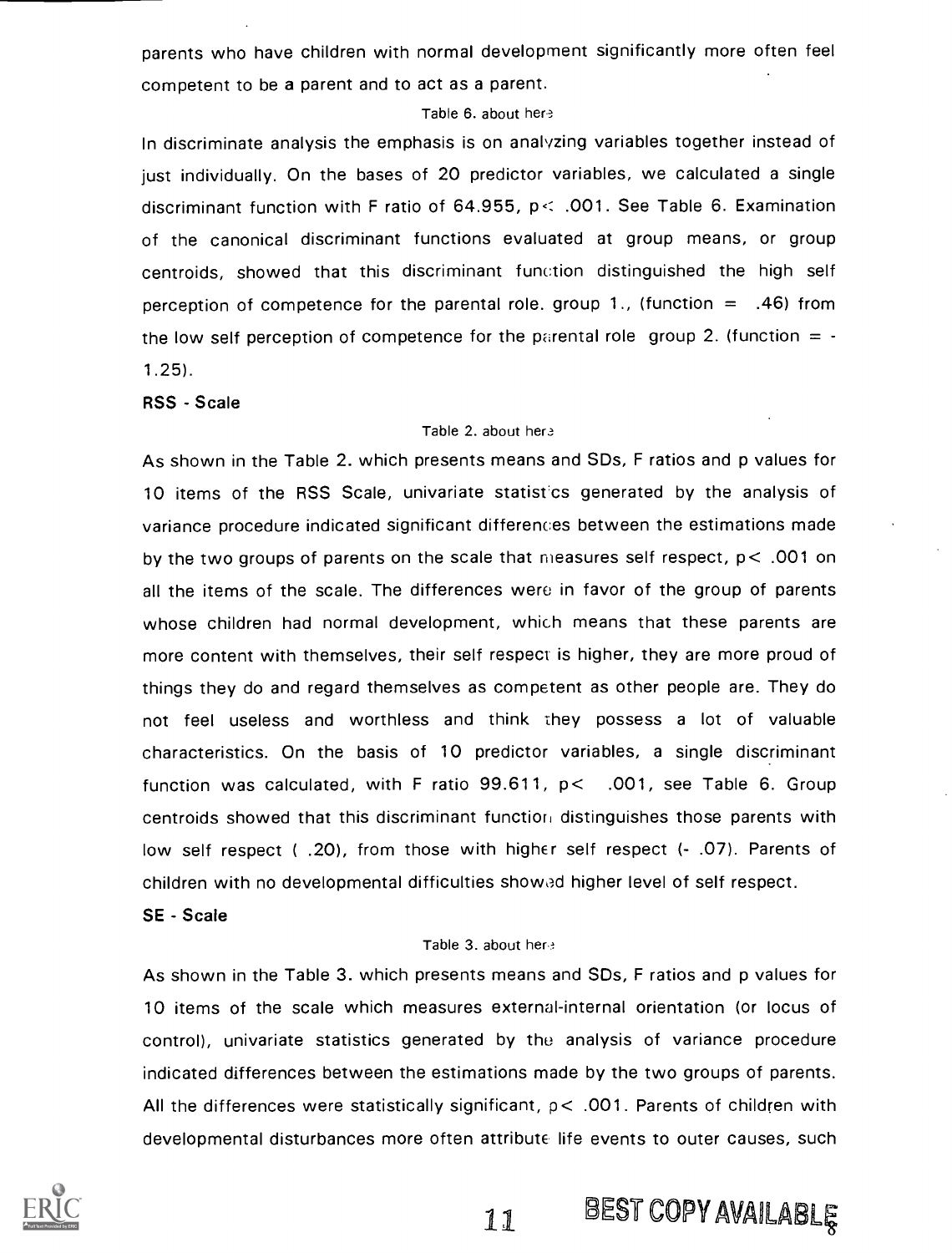as destiny, luck, faith, accidence and alike. Therefore the centroid for the group of parents of children without developmental difficulties is (- .5845), while the centroid for the group of parents of children with developmental difficulties is (1.5987). Only one discriminant function was calculated on the basis of centroids, with F ratio 107.800, p< .001 (Table 6.)

#### $X - 2 - Scale$

#### Table 4. about here

Table 4. shows means and SDs, F ratios and p values for 20 items of the scale measuring social anxiousness. Results were again significantly different for the two groups of parents. Differences were in favor of the group of parents of children without difficulties. Centroid for the group of parents whose children developed normally is  $( -8879)$ , while centroid for the group of parents whose children were developmentally disturbed is (2. 4286). Discriminant function was calculated on the basis of these centroids and the F ratio was  $197.341$ ,  $p < .001$ . Such results again stressed out lower position of the group of parents who have developmentally disturbed children, this time showing greater social anxiousness in these parents.

As shown in Table 5. there is a significant difference  $p < 0.001$ . in parental estimations between the two groups of parents, regarding the total result on the four scales. This result confirms once again the difference in some dimensions of perceived personal competence, which are caused by the permanent low intensity stress, experienced by parents of intellectually disabled children.

#### Table 7. about here

Parental and teacher's estimations of children's hyperactivity and aggressiveness show significant difference p< .001. between the group of children with intellectual disabilities and children with normal intellectual development. This difference is in favor of children with normal intellectual development, both in parental and teacher's estimations. This means that this group of children shows significantly less aggressive and hyperactive ways of behavior, regarding the usual disturbing behaviors which are found in school children.



ċ,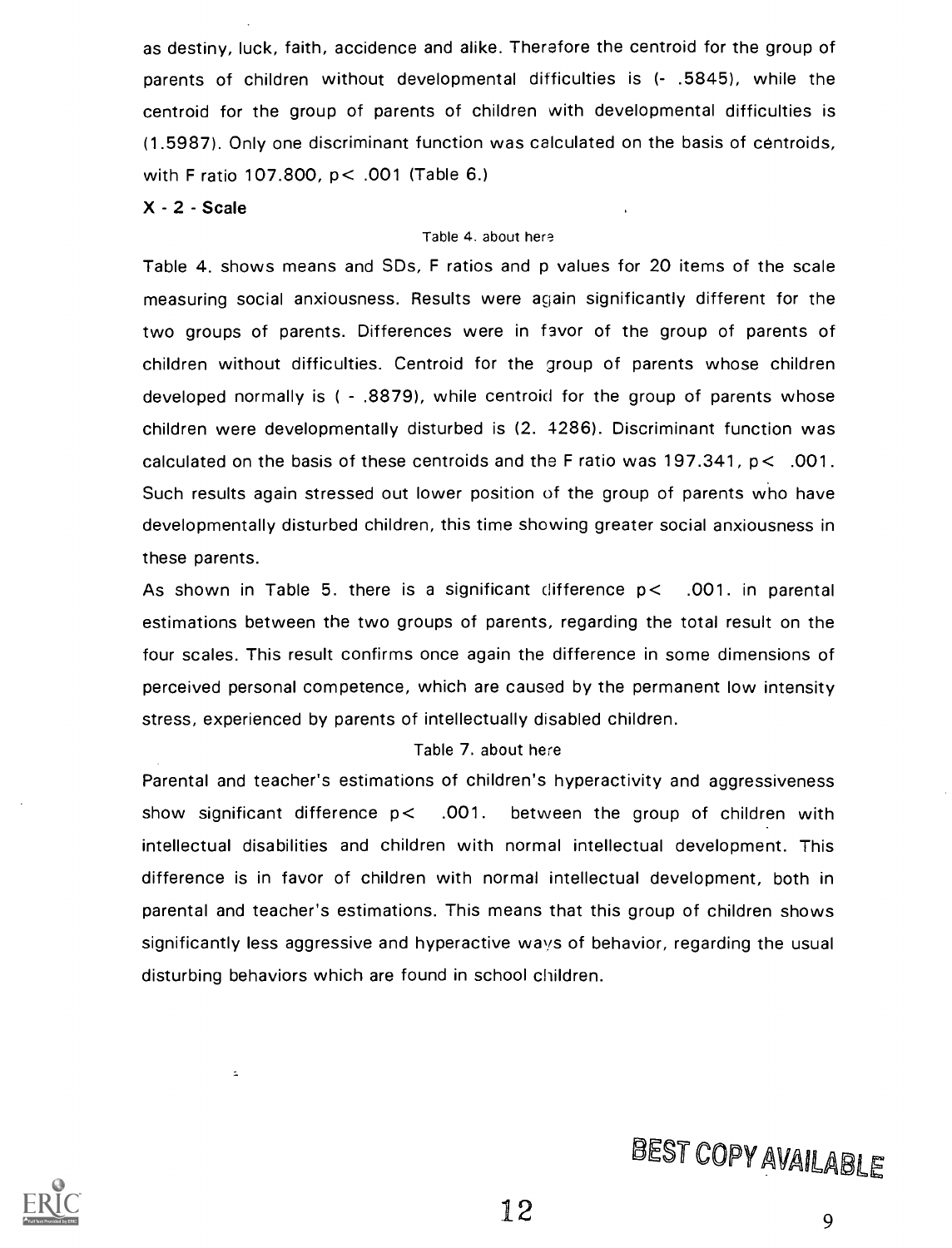#### DISCUSSION AND CONCLUSION

We proposed that the connection between some dimensions of perceived competence for the parental role and the permar ent low intensity stress in parents of children with intellectual disabilities could be operationalized by four essential features: a) perceived competence to be a parent, b) self esteem, c) locus of control and d) social anxiousness. Parents with high perception of own competence as a parent, could be describec as having higher self esteem, internalized locus of control and low social anxiousness.

Real competence is factor which significantly influences personal level of self esteem, more competent individual experiences such feeling much more often that a non competent one, therefore, it seemed interesting to explore whether there is a difference between the level of self esteem connected with the situation of permanent low intensity stress. According to findings of Bezinoviæ (1988.) self perception of competence can be regarded as a key dimension of self esteem, as is measured on the scale. It is generally found that self perception of competence highly correlates with satisfaction with life. Respecting the fact that self esteem, as well as, the satisfaction with life determines person's quality of life and his/her general state, perception of personal competence is of vital importance in personal adjustment. According to obtained results parents whose children have different difficulties due to the lower level of intellectual functioning and additional disturbances, constantly experience situations in which they feel helpless, frustrated, incompetent. For the each new situation, parents expect something from their children, these expectations usually have to be reorganized and adjusted to the real life situations, but regarding the developmentally disturbed child they mostly get lower. The future of their children doesn't look- bright, everything what happens to them or to their children is more or less stressful. Such feeling, if is long lasting causes the perception of self as a incompetent, insecure person, who is not confident in his/her capabilities. Since they experience failure in most of the parenting situations, these parents eventually start believing that they are really incompetent they fear new situations and new challenges one of which is a growing, developmentally disturbed child. Majority of these parents tend to perceive most of the life problems difficult to be solved, they fear failure and generally speaking they are less satisfied in life. These parents more frequently express the need for additional information how to be a parent to developmentally disturbed child, which speaks in favor of the fact that they wish

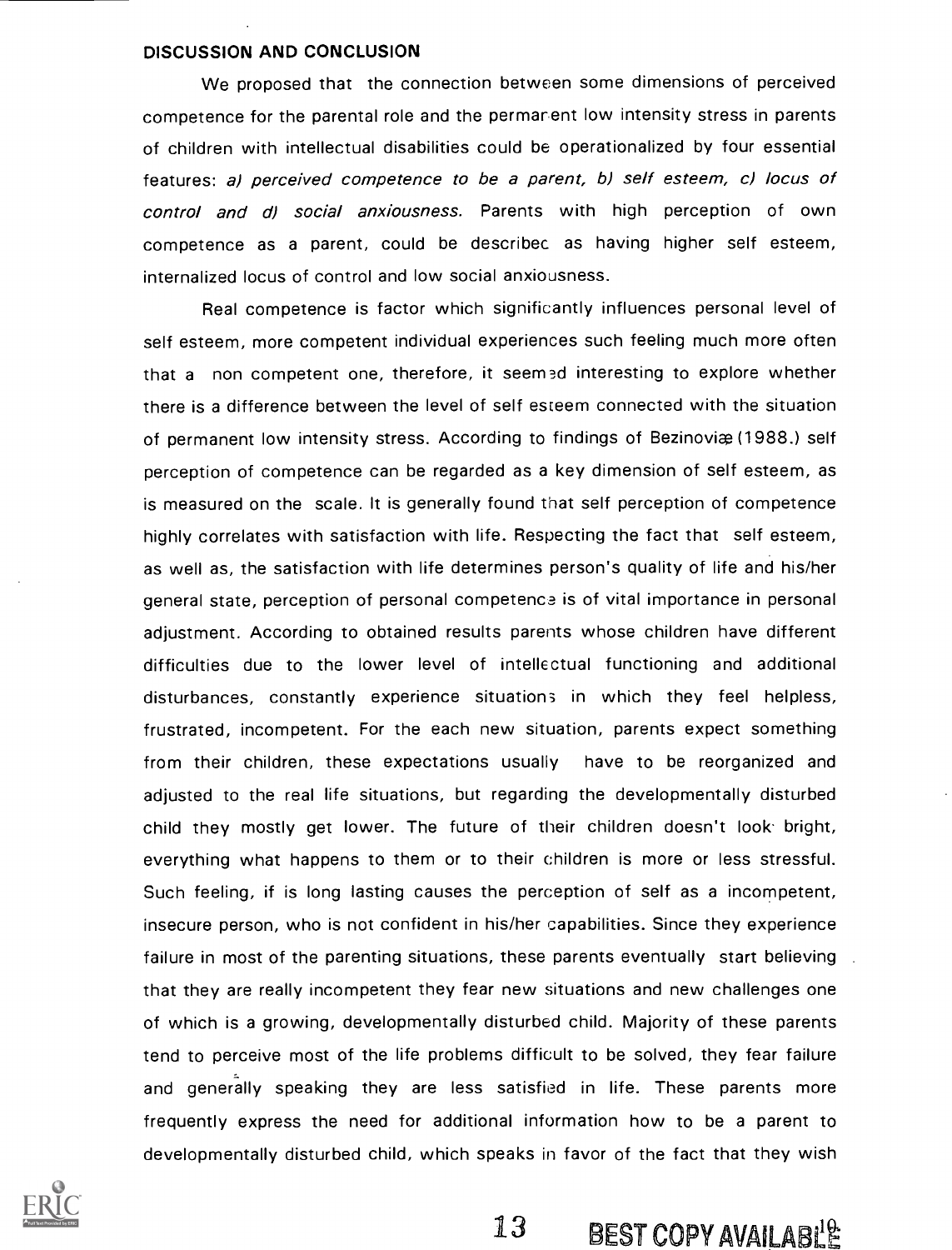to take more active role in, for them, unclear situation. Of course we can not neglect the fact that most of the participating mothers are of lower educational level. In any case, seeking new information is one of the frequent ways of facing stress and at the same time the way of preparing for anticipated conflict and stressful situation. In this way a person increases the subjective feeling of the control. Further analysis of parental responses shows the difference between responses given by parents whose children are of normal development and those given by parents of developmentally disturbed children, regarding the feeling of guilt and anxiousness. This feeling of guilt and anxiousness belongs to the category of developed psychological systems, whose function is the attribution of events to some outer causes that lie outside ourselves.

Locus of control construct, which has been developed within the Rotter's (1966.) theory of social learning, assumes that an individual who thinks that he/she is capable of controlling and determining events in the environment with his/her own behavior has internal locus of control. Internally oriented individuals attribute results of own behavior to own actions, abilities, efforts, or to some other personal characteristics (Rotter, 1975.). Results obtained by the group of parents of developmentally disturbed children show significant tendency to external orientation. This orientation determines their belief that they cannot control events happening in their life. Although  $ext{external orientation}$  and perception of personal competence for parental role are conceptually different constructs, obtained results indicate that there is <sup>a</sup> possible parallelism between the development of these cognitive interpretations. Parents exposed to long term low intensity stress, apart from the lower self esteem, express lower perception of personal competence, a tendency to be externally oriented and have greater anxiousness.

Social anxiousness is personality trait which makes ``normal" social interactions more difficult and in that way it lowers the efficacy of social behavior. Global self competence perception is built on the three sources of information: 1. personal experience in situations which demanded competent behavior; 2. social comparations; 3. social evaluations. First source is based on personal experience, or more precisely on the interpretations of personal experiences in which competence played a key role in determining the result of behavior. Regarding parents of children with different developmental difficulties in a number of situations such parents experience failure in upbringing of their children regardless



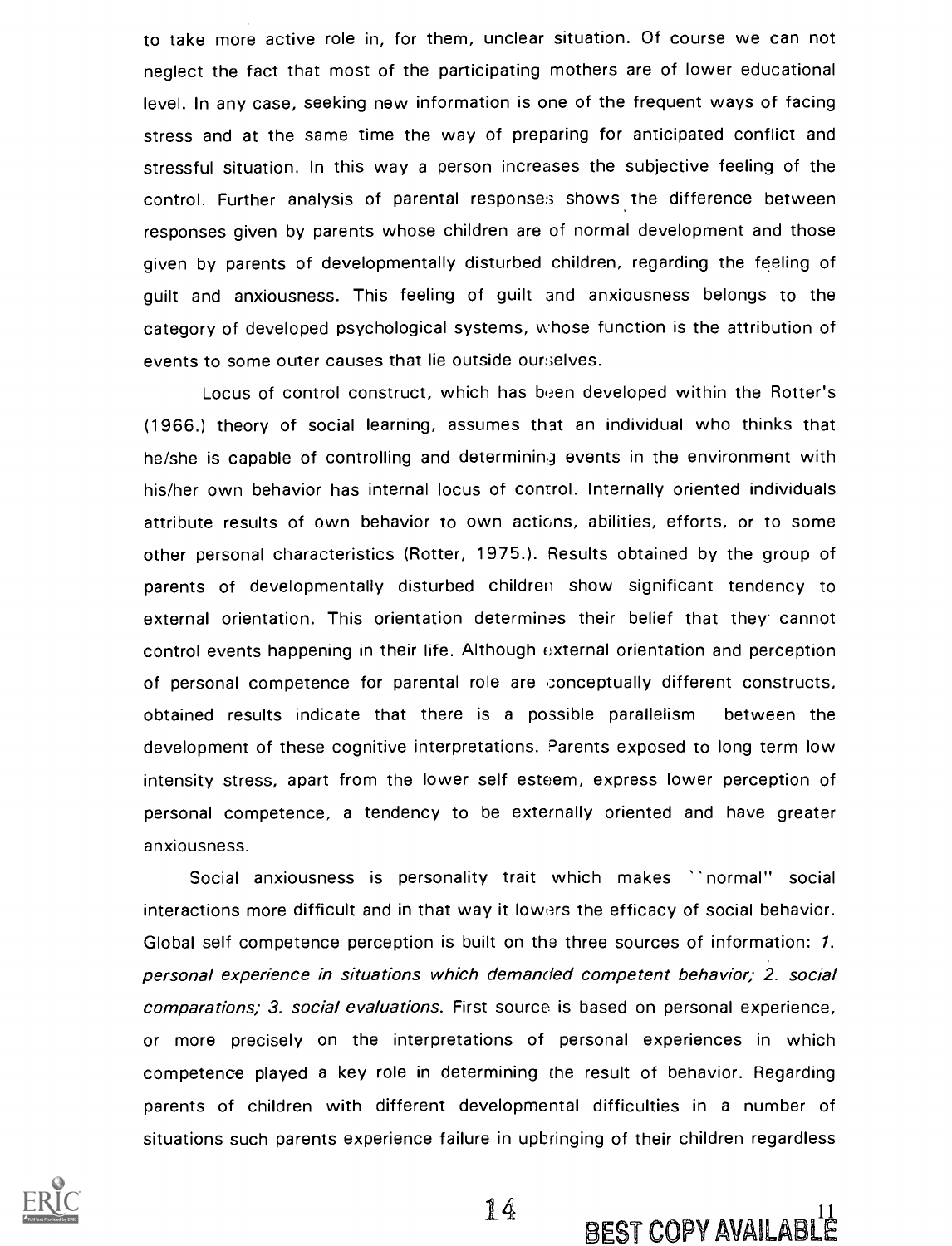the real level of their own personal competence to be a good parent. In that way their interpretations of own competence as a parent become worse- lower. When such parent estimates that the failure of being a parent happens too often, a feeling of incompetence can easily develop. Self competence estimations are tightly tied to other sources of information which include social comparations. Most people estimate own opinions, abilities, emotions, etc. comparing themselves with others (Levine, 1983.). In such situations parents of developmentally disturbed children can gain only negative information comparing with other parents. Other parents who have children without any disturbances, always seem to find ways of solving parental problems and difficult parent-child interactions more easy. The third source of information is feedback information from the social environment. Regarding this issue parents of children with disturbed development are often negatively evaluated by their environment as well as their children are. Long term effect of the unfulfilled need to be competent and respected by other people, can be low self esteem, bad social adaptation and social anxiousness. The obtained results convirm this assumption, parents of children with different behavioral disturbances scored significantly higher on the scale measuring social anxiousness. According to results obtained by Bezinoviæ (1988.) since causes of social anxiousness are similar or identical to those causing negative self competence perception, it can be concluded that social anxiousness is <sup>a</sup> reflection of negative self esteem and negative perception of personal competence. Therefore parents who are under permanent low intensity stress, caused by their constant failure to perceive themselves as being a competent parent, after some time start to express social anxiousness. This social anxiousness is emphasized by the feeling of other people's disrespect, which also causes poorer social adaptation.

Results which are obtained in this investigation, relations between the lower perception of personal competence for the parental role, lower self esteem, external orientation and higher anxiousness in parents of children with intellectual disabilities are easy to interpret. They are result of the permanent low intensity stress and are evidence that the cognitive interpretation of personal competence for parental role plays a significant role in general self esteem. Such cognitive interpretation determines the level of personal satisfaction and social adjustment and in some extent it determines the total quality of life. Programs of therapeutical



15 BEST COPY AVAILARI $F^2$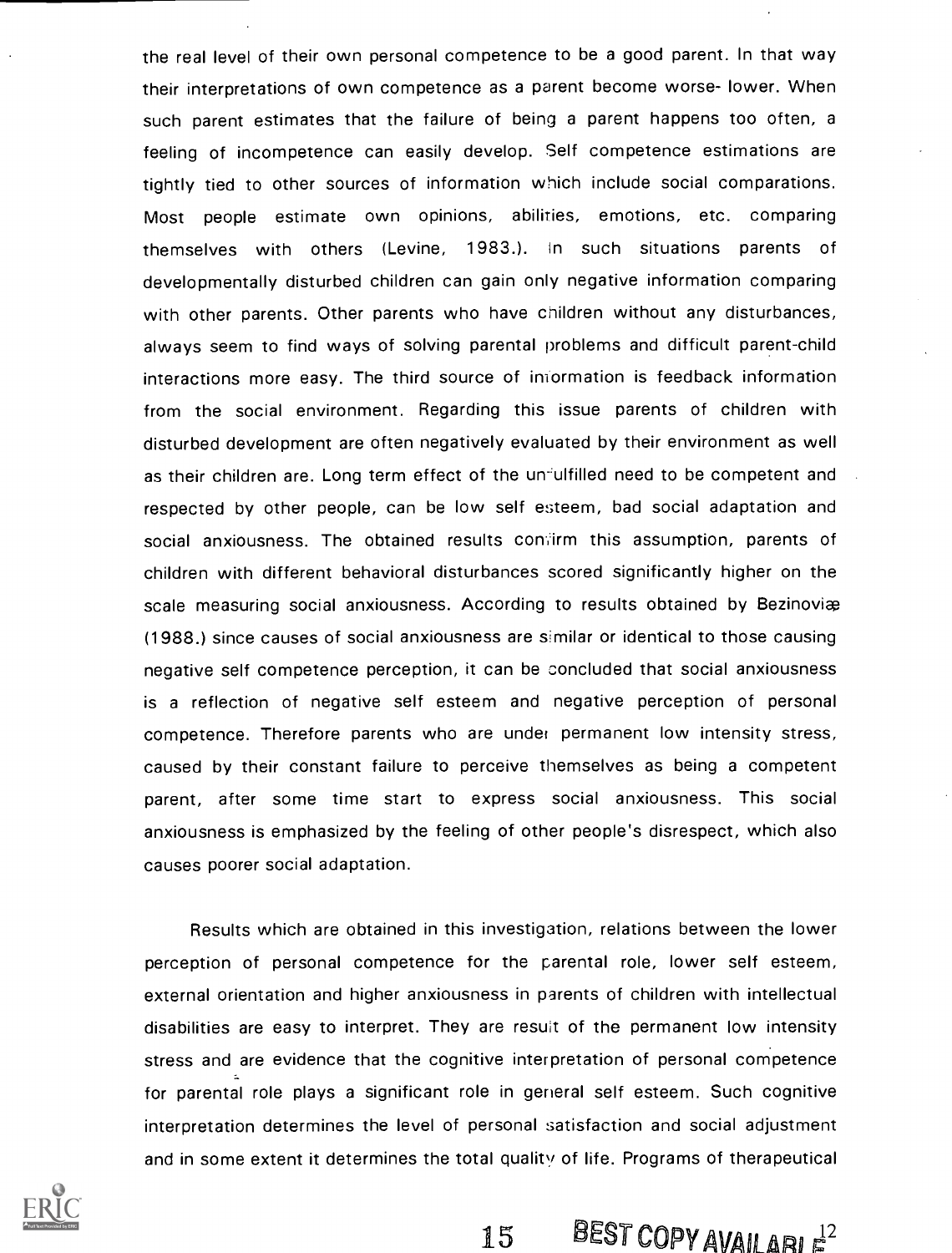family interventions which are aimed toward raising the parental feeling of competence through the complete experience of child's capacities and limitations, will give parents of children with delayed cognitive development the possibility of regaining the feeling of competence and control ;Heifetz, 1977.).



 $\tilde{\mathbf{z}}$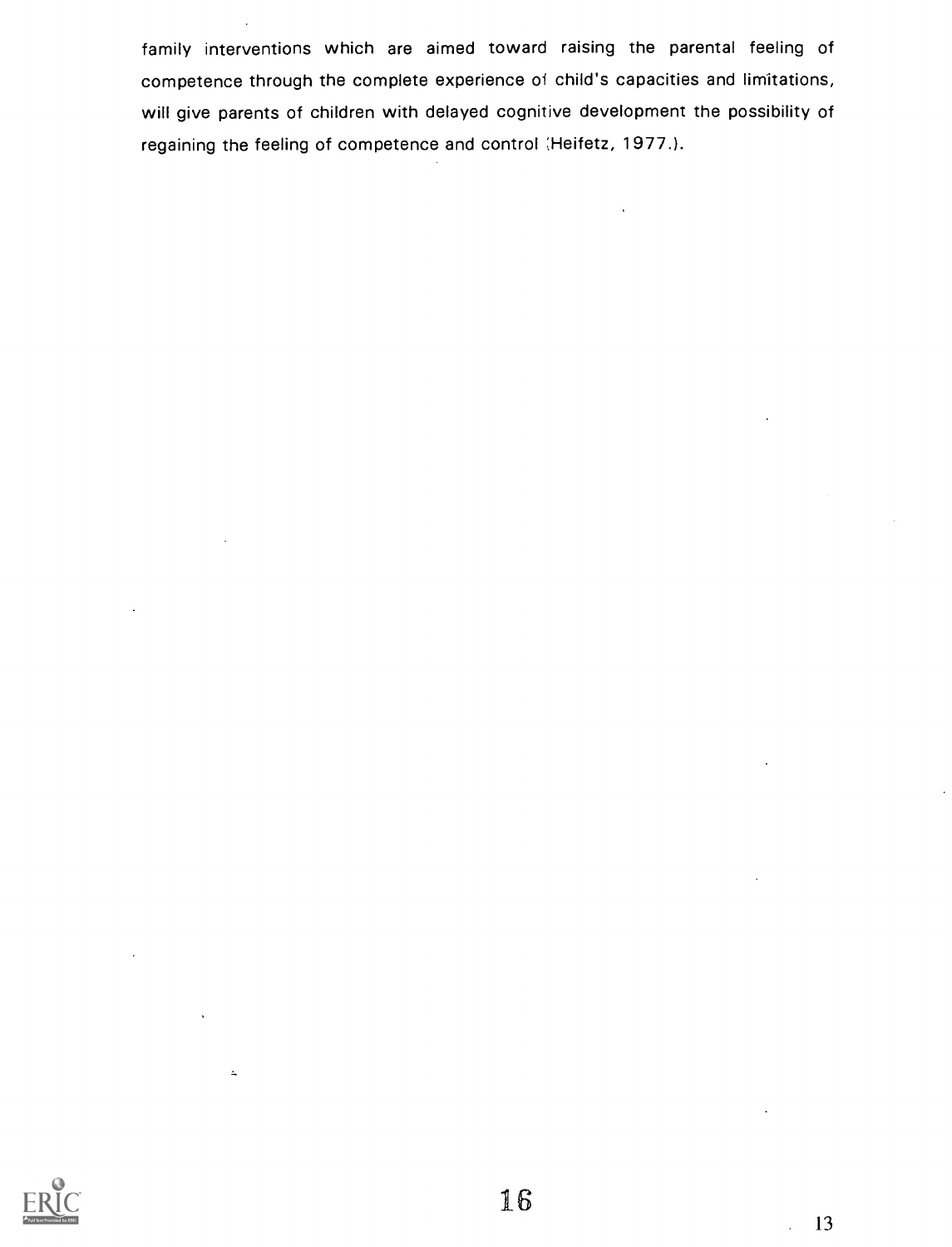| Item | $M_{G1}$ | $M_{\rm G2}$ | SD <sub>g1</sub> | SD <sub>02</sub> | F       | df | sign.  |
|------|----------|--------------|------------------|------------------|---------|----|--------|
| 1.   | 3.1613   | .7059        | 1.2425           | .8755            | 299.422 | 1  | . 0000 |
| 2.   | 2.9247   | 2.8235       | 1.3618           | 1.4240           | .263    | 1  | . 6076 |
| 3.   | 2.8871   | 2.7647       | 1.3493           | 1.4050           | .662    | 1  | . 4221 |
| 4.   | 2.9624   | .6912        | 1.2154           | 1.0468           | 217.298 | 1  | . 0000 |
| 5.   | 2.7312   | 2.3382       | 1.4453           | 1.3570           | 12.300  | 1  | . 0008 |
| 6.   | 2.1237   | 2.2059       | 1.3563           | 1.3673           | .0236   | 1  | . 6229 |
| 7.   | 2.3387   | 2.4559       | 1.3867           | 1.4393           | .971    | 1  | . 3268 |
| 8.   | 2.9570   | .8529        | 1.2479           | .8448            | 238.040 | 1  | . 0000 |
| 9.   | 2.7849   | 2.6324       | 1.3548           | 1.3602           | 1.159   | 1  | . 2823 |
| 10.  | 2.7043   | 2.4559       | 1.3849           | 1.5852           | 2.263   | 1  | . 1297 |
| 11.  | 2.1398   | 2.1765       | 1.1602           | 1.0282           | 15.188  | 1  | . 0003 |
| 12.  | 2.4409   | 2.2353       | 1.3597           | 1.2847           | 8.853   | 1  | . 0035 |
| 13.  | 3.0860   | .7500        | 1.1746           | 1.0897           | 220.662 | 1  | . 0000 |
| 14.  | 3.1452   | 2.8824       | 1.3422           | 1.5101           | 4.141   | 1  | . 0403 |
| 15.  | 2.6344   | 2.6176       | 1.2682           | 1.1885           | 8.622   | 1  | . 0039 |
| 16.  | 1.0645   | .6765        | 1.3264           | 1.0494           | 33.261  | 1  | . 0000 |
| 17.  | 2.3548   | 2.1029       | 1.3690           | 1.2735           | 11.284  | 1  | . 0013 |
| 18.  | 1.8387   | 1.7353       | 1.3099           | 1.2201           | 72.180  | 1  | . 0000 |
| 19.  | 2.7581   | 1.2059       | 1.1734           | 1.2668           | 72.180  | 1  | . 0000 |
| 20.  | 2.3548   | 2.2941       | 1.4229           | 1.4457           | 4.197   | 1  | . 0390 |

Table 1.: The differences between parental ;elf estimations, between the two groups of parents, on the items of the KR- Scale

#### Legend:

 $M<sub>G1</sub>$  and  $M<sub>G2</sub>$ : Average estimations for the Group 1 ard Group 2;  $SD<sub>G1</sub>$  and  $SD<sub>G2</sub>$ : Standard deviations for the Group 1 and the Group 2; F: F-ratio; df: degrees of freedom; Sign.: level of significance;

#### Data source:

Parental estimations on the items of the KR Scale;

Sample size: Group 1.:  $N_1 = 186$ ; parents of children with no developmental difficulties and/or delayed cognitive development;

Group 2.:  $N_2 = 68$ ; parents of children with delayed cognitive development and/or developmental difficulties;

Method: analysis of variance.

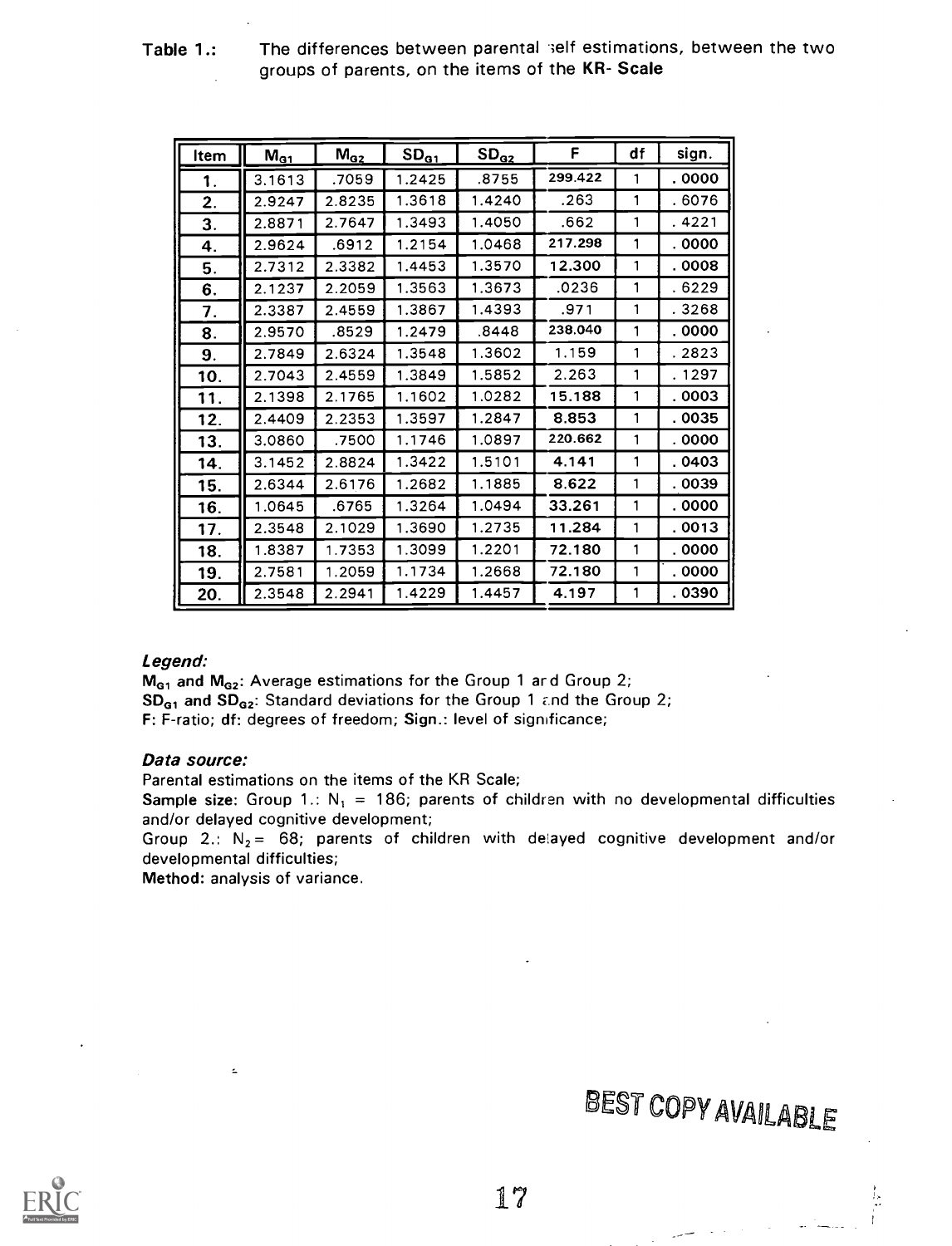Table 2.: The differences between parental self estimations, between the two groups of parents, on the items of the RSS- Scale

| ltem | M <sub>G1</sub> | $M_{G2}$ | $SD_{G_1}$ | $SD_{G2}$ | F       | df | sign.  |
|------|-----------------|----------|------------|-----------|---------|----|--------|
| 1.   | .6290           | 1.1471   | 1.9168     | .8272     | 86.918  |    | .0000  |
| 2.   | .3871           | 2.1029   | 1.9206     | 1.3947    | 46.396  |    | . 0000 |
| 3.   | .6452           | 2.1765   | 2.0168     | 1.2120    | 61.228  | ٦. | . 0000 |
| 4.   | .8441           | 2.8971   | 2.0874     | 1.1775    | 80.942  |    | .0000  |
| 5.   | .8602           | .7206    | 2.1507     | 1.1612    | 87.043  |    | . 0000 |
| 6.   | 1.6828          | 2.5588   | 2.0795     | 1.2763    | 67.002  |    | . 0000 |
| 7.   | 1.9570          | .6029    | 2.1448     | .8426     | 121.356 |    | . 0000 |
| 8.   | 1.8763          | .9853    | 2.0585     | .9624     | 91.621  |    | .0000  |
| 9.   | 2.0323          | 3.2500   | 2.1724     | 1.1424    | 92.027  |    | . 0000 |
| 10.  | 2.0269          | .06471   | 2.1861     | 1.0112    | 109.659 |    | .0000  |

#### Legend:

 $M<sub>G1</sub>$  and  $M<sub>G2</sub>$ : Average estimations for the Group 1 and Group 2, on the items of the RSS-Scale;

 $SD_{G1}$  and  $SD_{G2}$ : Standard deviations for the Group 1 and the Group 2;

F: F-ratio; df: degrees of freedom; Sign.: level of sign ficance;

#### Data source:

Parental estimations on the items of the RSS Scale;

Sample size: Group 1.:  $N_1 = 186$ ; parents of children with no developmental difficulties and/or delayed cognitive development;

Group 2.:  $N_2 = 68$ ; parents of children with de ayed cognitive development and/or developmental difficulties;

Method: analysis of variance.

 $\Delta$ 

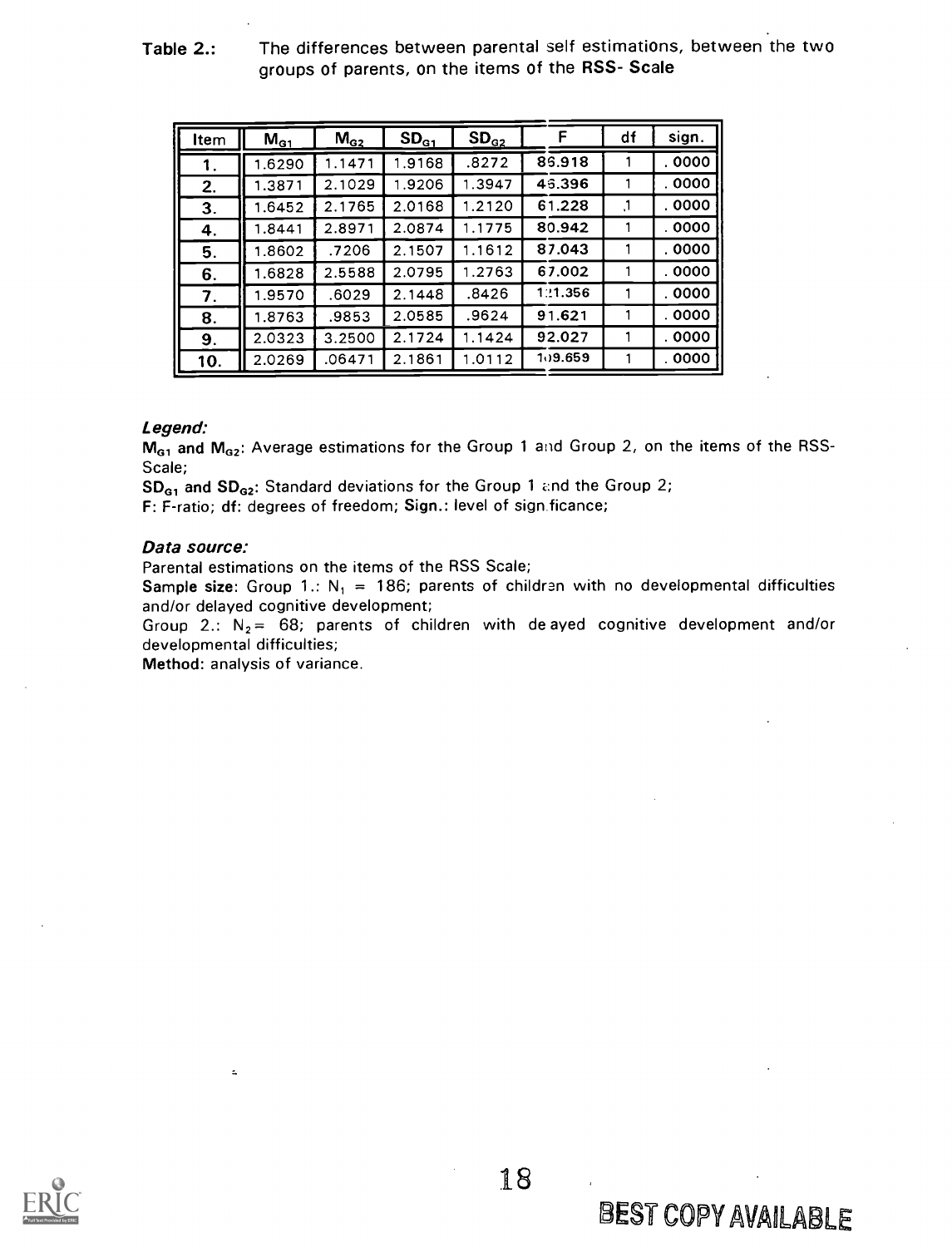| Item | $M_{q1}$ | $M_{\rm G2}$ | SD <sub>q1</sub> | $SD_{02}$ | F      | df | sign.  |
|------|----------|--------------|------------------|-----------|--------|----|--------|
| 1.   | .9032    | 2.1471       | 1.6465           | 1.3091    | 62.178 |    | .0000  |
| 2.   | .7742    | 1.6765       | 1.6040           | 1.3874    | 35.889 |    | . 0000 |
| 3.   | .5000    | 1.4412       | 1.3922           | 1.2530    | 38.380 |    | . 0000 |
| 4.   | .4301    | 1.3382       | 1.3432           | 1.3570    | 22.239 |    | . 0000 |
| 5.   | 1.0591   | 2.5294       | 1.7876           | 1.4087    | 69.877 |    | . 0000 |
| 6.   | .8280    | 1.8529       | 1.6983           | 1.4170    | 43.363 |    | .0000  |
| 7.   | .9140    | 2.2353       | 1.6954           | 1.4962    | 49.482 |    | .0000  |
| 8.   | .7312    | 1.8529       | 1.5667           | 1.3533    | 47.218 |    | . 0000 |
| 9.   | .7204    | 1.7794       | 1.4691           | 1.1986    | 55.541 |    | .0000  |
| 10.  | .7742    | 1.8971       | 1.5905           | 1.2384    | 60.597 |    | .0000  |

Table 3.: The differences between parental self estimations, between the two groups of parents, on the items of the SE- Scale

#### Legend:

 $M<sub>G1</sub>$  and  $M<sub>G2</sub>$ : Average estimations for the Group 1 and Group 2 on the items of the SE-Scale;

 $SD<sub>G1</sub>$  and  $SD<sub>G2</sub>$ : Standard deviations for the Group 1 and the Group 2;

F: F-ratio; df: degrees of freedom; Sign.: level of sign.ficance;

#### Data source:

Parental estimations on the SE - Scale;

Sample size: Group 1.:  $N_1 = 186$ ; parents of children with no developmental difficulties and/or delayed cognitive development;

Group 2.:  $N_2$  = 68; parents of children with de ayed cognitive development and/or developmental difficulties;

Method: analysis of variance.

 $\leq$ 

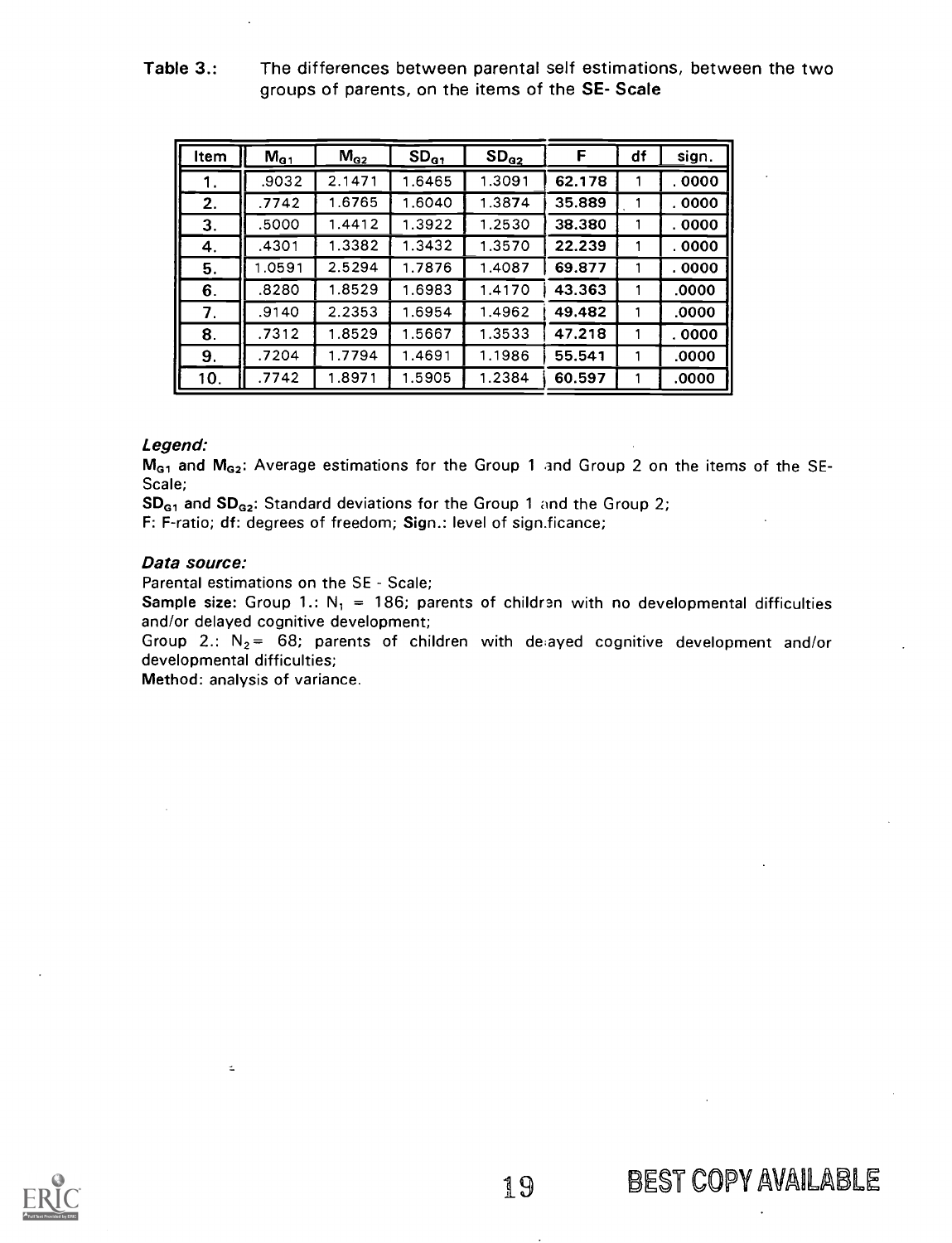| Item | $M_{q_1}$ | $M_{\rm{G2}}$ | $SD_{g_1}$ | $SD_{.02}$ | F.      | df           | sign.  |
|------|-----------|---------------|------------|------------|---------|--------------|--------|
| 1.   | 1.7527    | 2.0882        | .7428      | .6803      | 22.312  | 1            | .0000  |
| 2.   | 1.9946    | 2.9265        | .7369      | .7537      | 75.865  | 1            | .0000  |
| 3.   | 1.5860    | 3.2794        | .8523      | .9369      | 167.224 | 1            | .0000  |
| 4.   | 1.6075    | 3.1912        | .8176      | .6699      | 246.790 | 1            | . 0000 |
| 5.   | 1.9086    | 3.0294        | .8278      | .7270      | 118.839 | 1            | .0000  |
| 6.   | 2.4677    | 2.6765        | .91673     | .8303      | 15.420  | 1            | .0000  |
| 7.   | 2.2742    | 2.3529        | .9419      | .8183      | 17.827  | 1            | .0000  |
| 8.   | 1.8979    | 2.8971        | .8892      | .7304      | 98.618  | 1            | .0000  |
| 9.   | 1.9140    | 3.2353        | .9578      | .7881      | 136.205 | 1            | .0000  |
| 10.  | 1.9731    | 2.3971        | .9125      | .7885      | 30.297  | 1            | .0000  |
| 11.  | 2.1774    | 2.6765        | .9536      | .9305      | 17.794  | 1            | .0000  |
| 12.  | 1.9462    | 2.9706        | .8782      | .8220      | 80.713  | 1            | .0000  |
| 13.  | 2.0591    | 2.1029        | .9168      | .8426      | 11.022  | $\mathbf{1}$ | .0000  |
| 14.  | 2.6183    | 2.1029        | .9780      | .8426      | 34.191  | 1            | .0000  |
| 15.  | 1.9140    | 2.8088        | .8939      | .7907      | 71.117  | 1            | .0000  |
| 16.  | 2.0645    | 2.3824        | .9135      | .7675      | 28.303  | 1            | .0000  |
| 17.  | 1.9140    | 3.0588        | .9293      | .9375      | 74.583  | 1            | .0000  |
| 18.  | 2.0860    | 2.7353        | .9800      | .9174      | 31.944  | 1            | .0000  |
| 19.  | 1.8011    | 2.0441        | .9148      | .8649      | 11.277  | 1            | .0013  |
| 20.  | 1.9140    | 3.2647        | 1.0017     | .9795      | 95.847  | 1            | .0000  |

Table 4: The differences between parental self estimations, between the two groups of parents, on the items of the X-2 Scale

#### Legend:

 $M<sub>G1</sub>$  and  $M<sub>G2</sub>$ : Average estimations for the Group 1 :and Group 2 on the items of the X-2 Scale;

 $SD<sub>G1</sub>$  and  $SD<sub>G2</sub>$ : Standard deviations for the Group 1 and the Group 2;

F: F-ratio; df: degrees of freedom; Sign.: level of significance;

#### Data source:

Parental estimations on the items of the X-2 Scale;

Sample size: Group 1.:  $N_1 = 186$ ; parents of children with no developmental difficulties and/or delayed cognitive development;

Group 2.:  $N_2 = 68$ ; parents of children with delayed cognitive development and/or developmental difficulties;

Method: analysis of variance.

 $\mathbf{r}$ 

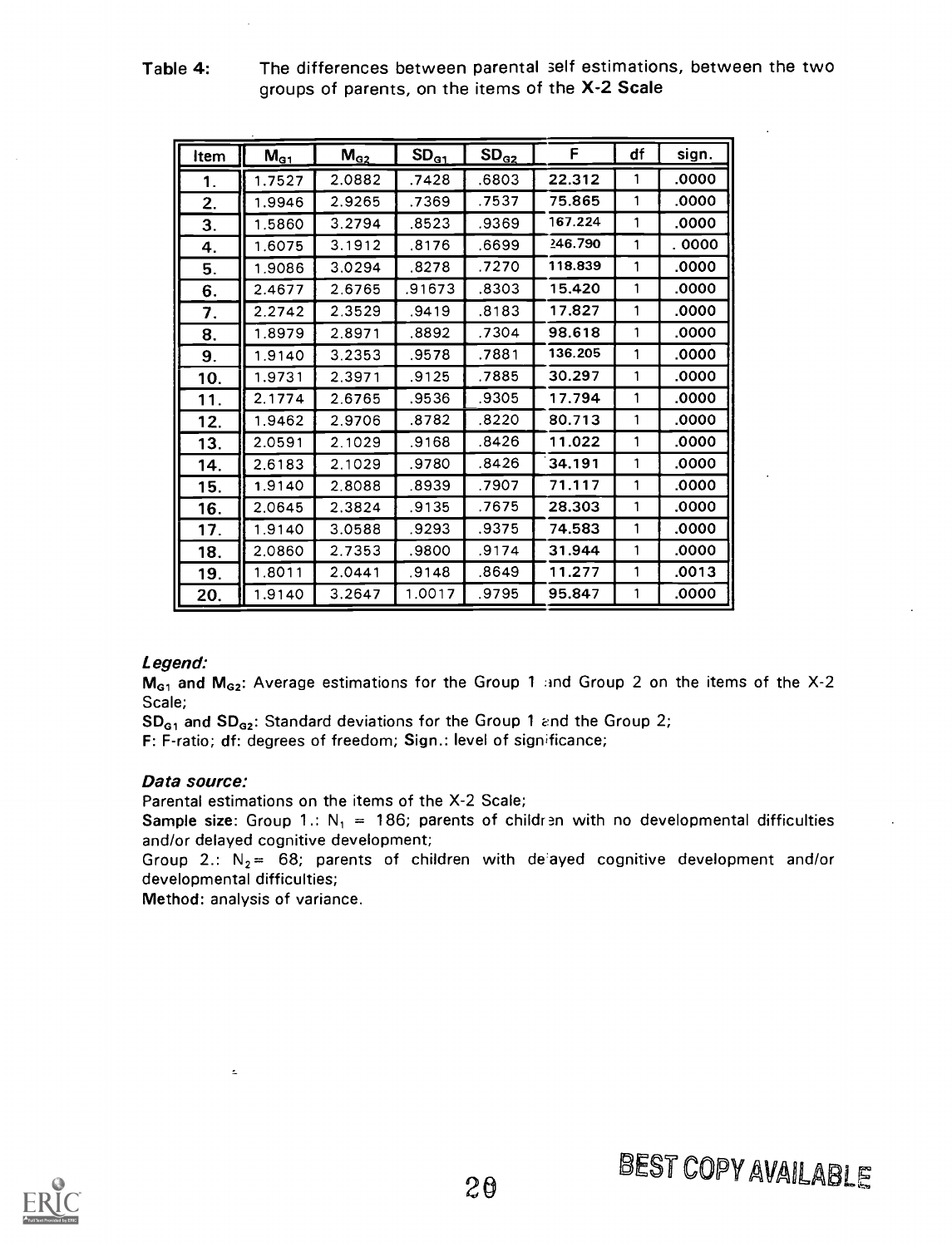**Table 5:** The differences between parental estimations for the two groups of parents, on the KR- Scale, RSS- Scale, SE- Scale and the X-2 Scale

| Var.       | M <sub>G1</sub> | $M_{\rm G2}$ | SD <sub>G1</sub> | SD <sub>62</sub> |         | df | sign. |
|------------|-----------------|--------------|------------------|------------------|---------|----|-------|
| KR         | 51.2957         | 38.9118      | 14.0760          | 10.4723          | 84.206  |    | 0000  |
| <b>RSS</b> | 20.5591         | 17.2206      | 5.3644           | 5.4445           | 96.472  |    | 0000  |
| <b>SE</b>  | 10.3226         | 18.7647      | 10.4693          | 8.1261           | 70.411  |    | 0000  |
| X-2        | 39.9140         | 54.0882      | 10.8872          | 6.1014           | 190.306 |    | 0000  |

#### Legend:

 $M<sub>g1</sub>$  and  $M<sub>g2</sub>$ : Average total result of parental self estimations for the Group 1 and the Group 2;

SD<sub>G1</sub> and SD<sub>G2</sub>: Standard deviations for the Group 1 and the Group 2;

F: F-ratio; df: degrees of freedom; Sign.: level of sign ficance;

#### Data source:

Parental self estimations;

Sample size: Group 1.:  $N_1 = 186$ ; parents of children with no developmental difficulties and/or delayed cognitive development;

Group 2.:  $N_2$  = 68; parents of children with delayed cognitive development and/or developmental difficulties;

Method: discriminative analysis.

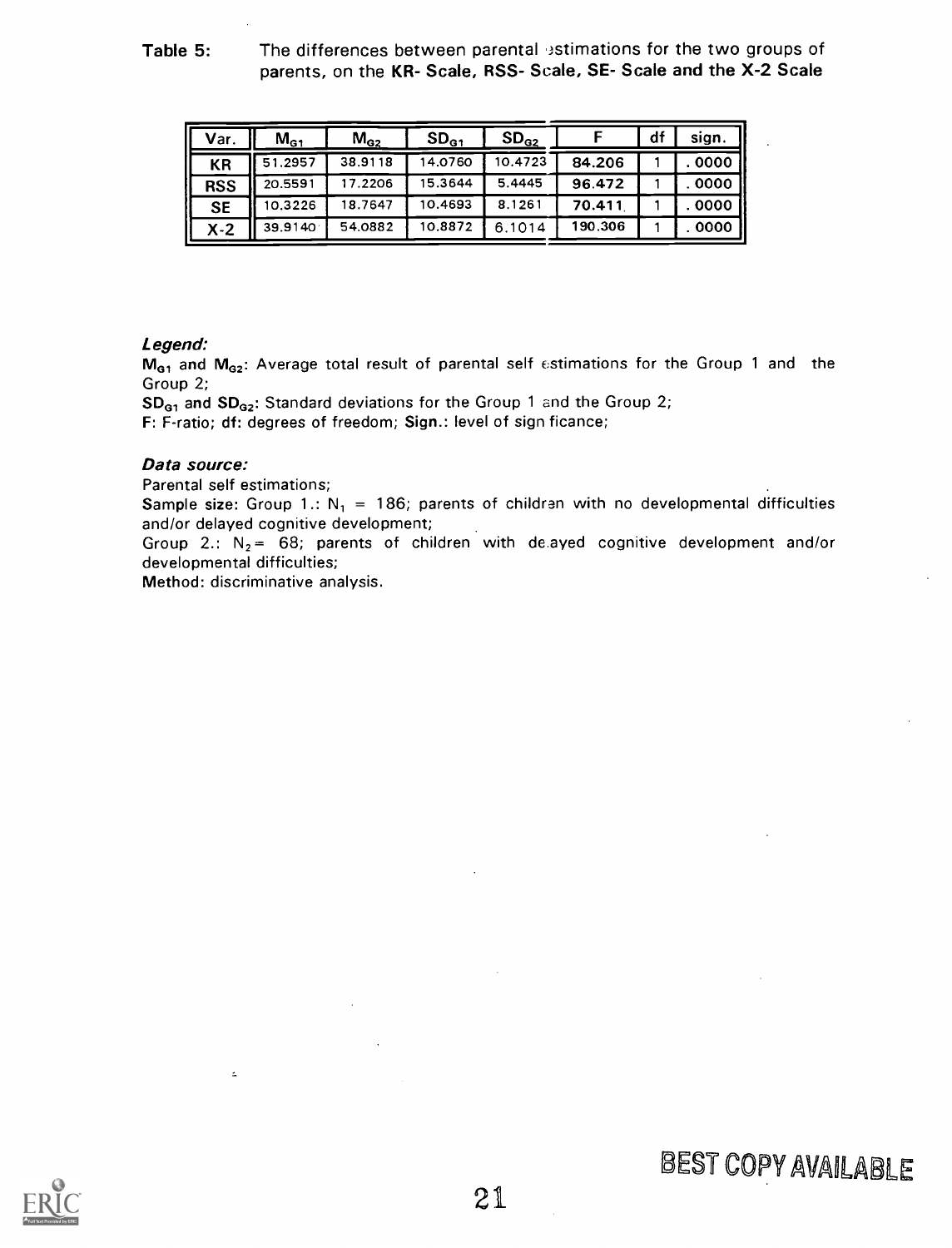## Table 6: Analysis of variance for the first discriminative function, on the KR-Scale, RSS- Scale, SE- Scale and the X-2 Scale

| Var.       | $\mathtt{C}_{\mathtt{G1}}$ | $C_{G2}$  | SD <sub>G1</sub> | SD <sub>02</sub> |         | df | sign. |
|------------|----------------------------|-----------|------------------|------------------|---------|----|-------|
| ΚR         | .4567                      | $-1.2492$ | 2.3438           | .7923            | 64.955  |    | .0000 |
| <b>RSS</b> | -.0730                     | .1997     | 3.0268           | .9145            | 99.611  |    | .0000 |
| <b>SE</b>  | $-5845$                    | 1.5987    | 2.6626           | .5642            | 107.800 |    | .0000 |
| $X-2$      | $-0.8879$                  | 2.4286    | 2.6342           | .3168            | 197.341 |    | .0000 |

#### Legend:

 $C_{G1}$  and  $C_{G2}$ : Centroids for the Group 1 and the Group 2;  $SD<sub>G1</sub>$  and  $SD<sub>G2</sub>$ : Standard deviations for the Group 1 and the Group 2; F: F-ratio; df: degrees of freedom; Sign.: level of significance;

#### Data source:

Parental estimations;

 $\ddot{\phantom{a}}$ 

Sample size: Group 1.:  $N_1 = 186$ ; parents of children with no developmental difficulties and/or delayed cognitive development;

Group 2.:  $N_2$  = 68; parents of children with delayed cognitive development and/or developmental difficulties;

Method: analysis of variance for the first discriminative function.

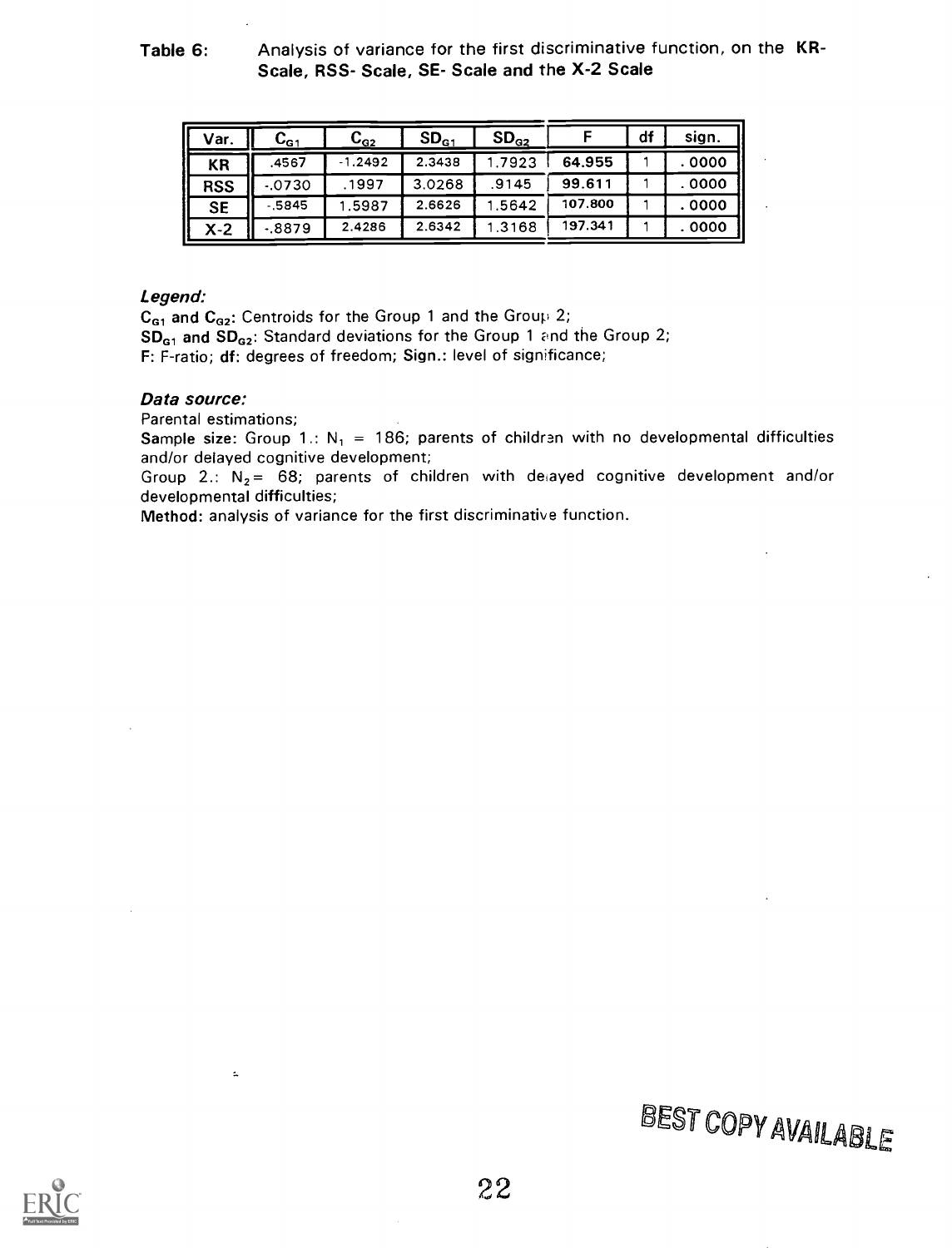Table 7: Parental and teacher's estimations of the children's hyperactivity and aggressiveness for the two groups of children

| Var. | $M_{G1}$ | $M_{G2}$ | SD <sub>G1</sub> | SD <sub>G2</sub> |         | df | sign. |
|------|----------|----------|------------------|------------------|---------|----|-------|
| Ί.   | .9516    | 4.8382   | 2.2749           | 2.2003           | 154.514 |    | .0000 |
| 2.   | .5591    | 3.1176   | 2.0397           | 2.6264           | 30.625  |    | .0000 |
| 3.   | 2.1720   | 8.2941   | 4.0285           | 4.5376           | 88.057  |    | .0000 |
| 4.   | 1290     | 2.9706   | 2.0306           | 3.4341           | 50.523  |    | .0000 |
| 5.   | .0645    | 1.6471   | .7058            | 2.8116           | 101.333 |    | .0000 |
| 6.   | .7419    | 5.7206   | 3.6805           | 6.2234           | 68.184  |    | .0000 |

### Legend:

 $M_{\text{G1}}$  and  $M_{\text{G2}}$ : Average estimations for the group 1 ard 2;  $SD<sub>G1</sub>$  and  $SD<sub>G2</sub>$ : Standard deviations of the estimations for the group 1 and 2.; F: F-ratio; df: degrees of freedom; Sign.: level of significance;

Var.1.: Parental estimations of hyperactivity; Var.2.: Parental estimations of aggressiveness; Var.3.: Sum of parental estimations of aggressiveness and hyperactivity;

Var.4.: Teacher's estimations of hyperactivity; Var.5.: Teacher's estimations of aggressiveness; Var.6.: Sum of teacher's estimations of aggressiveness and hyperactivity;

#### Data source:

Parental and teacher's estimations of the children's hyperactivity and aggressiveness; Sample size: Group 1.:  $N_1 = 186$ ; children with no developmental difficulties and/or delayed cognitive development;

Group 2.:  $N_2$  = 68; children with delayed cognitive development and/or developmental difficulties;

Method: analysis of variance.

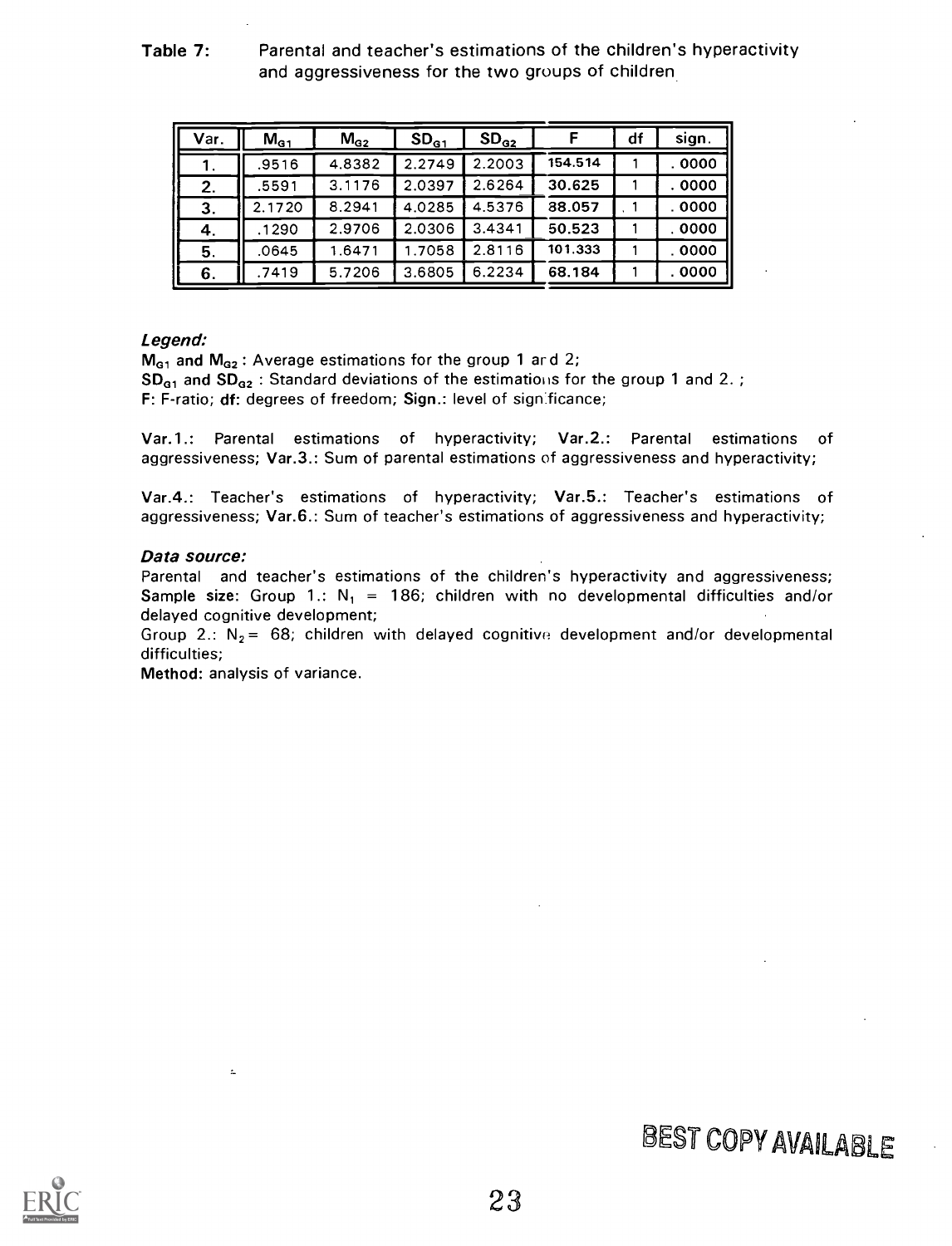#### **REFERENCES**

- Bandura,A. & Cervone,D. (1983). Self-evaluative and self-efficacy mechanisms governing the motivational effects of goal systems. Journal of Personality and Social psychology, 45, 1017-1028.
- Bandura,A. (1977). Self-efficacy: Toward a unifying theory of behavioral change. Psychological Review, 84, 191-215.
- Bandura, A. (1982). Self- efficacy mechanisms in human agency. American Psychologist, 37, 122-147.
- Bandura, A. (1984). Recycling misconceptions of perceived self-efficacy. Coanitive Therapy and research, 8, 231-255.
- Bandura,A. (1986a). From thought to action: Mechanisms of personal agency. New Zeland Journal of Psychology, 15,1-17.
- Bandura,A. (1986b). The explanatory and predictive scope of self-efficacy theory. Journal of Social and Clinical Psychology, 4, 359-373.

Baumeister, R.F. (1986). Public self and private self. Springer-Verlag, New York.

- Baumeister,R.F.& Tice,D.M. (1985). Self esteem and responses to success and failure: Subsequent performance and intrinsic motivation. Journal of personality, 53, 450-467.
- Bezić,I. (1981). Uloga stilova sučeljavanja kocl roditelja hendikeprirane diece u prilagodbi na terapijski proces, unpublished Masters paper, Faculty of Philosophy, Zagreb.
- Bezinović, P. (1988). Samopercepcija osobno kompetentnosti kao dimenzija vrednovanja vlastitog JA, *unpublished Doctoral disertation*, Faculty of Philosophy, Zagreb.
- Brown,I.,Jr. & Inouye,D.K. (1973). Learned helple.3sness through modelling: the role of perceived similarity in competence. Journal of Personality and Social Psychology, 36, 900-908.
- Carver, C.S. & Scheier, M. (1981). Attention and self-regulation: A control-theory approach to human behavior. Springer-Verlag, New York.
- Challela,M.S. (1981). Coping with a mentally retarded child., in Coping with crises and handicap, A. Milunsky (Ed.). Plenum Press, N.Y , London,1981.
- Duval,S. & Wicklund,R.A. (1972). A theory of objective self-awareness. Academic Press, New York.
- Epstein,S. (1973). The self-concept revisited or a theory of a theory. American Psychologist, 28, 405-416.



1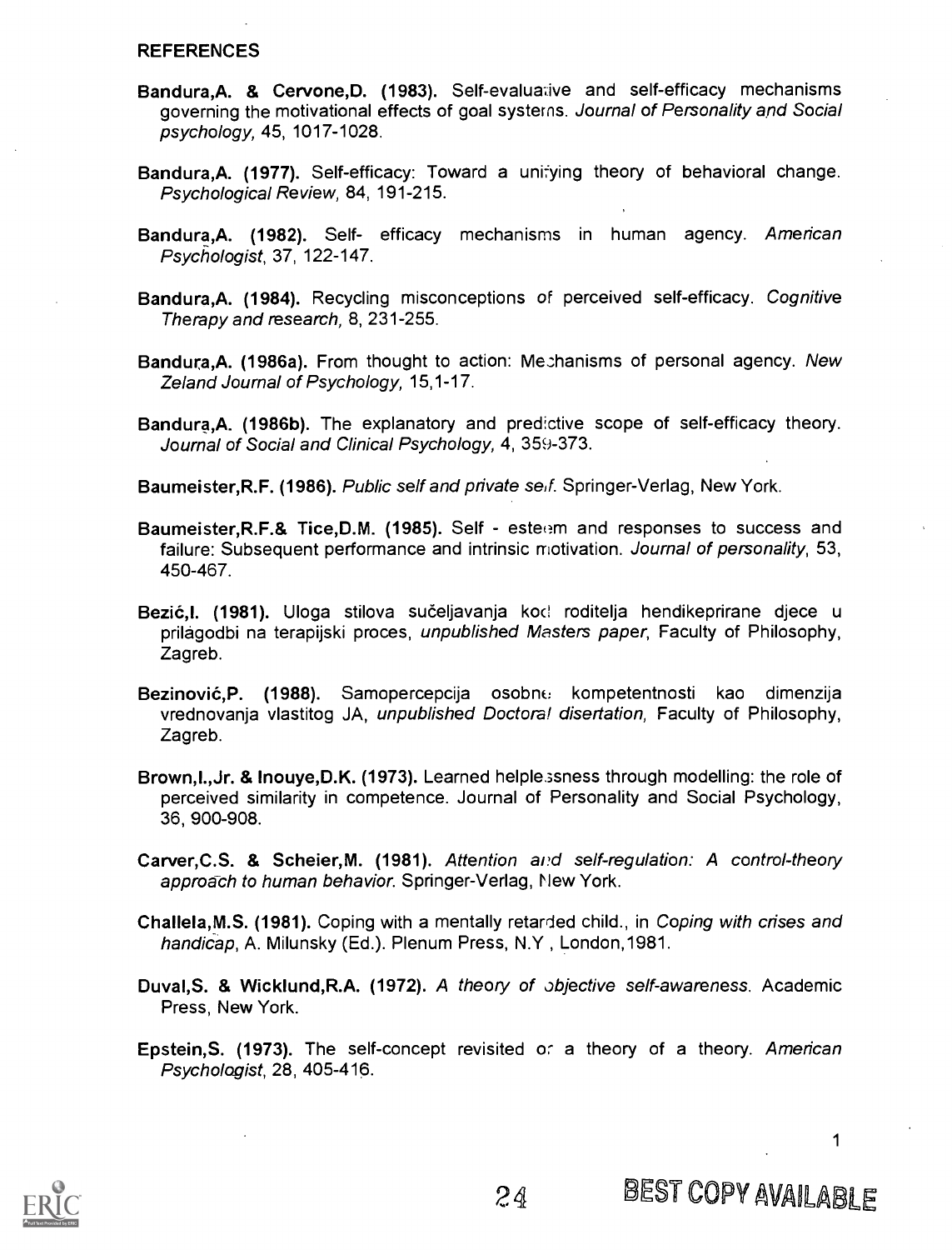- Folkman,s., Scahaefer,C.,Lazarus,R.S. (1979). Cognitive processes as mediators of stress and coping., in V. Hamilton, D.W. Waburton (Eds.), Human stress and cognition, N.Y., John Willey.
- Gergen,K.J. (1981). The concept of self. Holt, Rinehart & Winston, New York.
- Gustović-Ercegovac, A. (1992). Review of the Scale of Perceived Competence for the Parental Role, Defektologija, 28, supplement 2, 51-57.
- Hattie, J. (1984). An empirical study of various indices for determining unidimensionality. Multivariate Behavioral Research, 19, 49-78.
- Heifetz,L.J. (1977). Behavioral training for parents of retarded children: Alternative formats based on instructional manuals, Am. J. of Mental Deficiency, 82, 194-203.
- Jones,S.C. (1973). Self and interpersonal evaluations: Esteem theories versus consistency theories. Psychological Bulletin, 79, 185-199.
- Kravetz, S., Katz, S., Katz, S. (1990). A goal directed approach to training parents of children with a developmental disability. The British J. of Mental Subnormality, 36, part 1,70.
- Levine,J.M. (1983). Social comparison and education., in Levine,J.M. & Wang,M.C. (Eds.). Teacher and student perceptions: Implications for learning. Erlbaum, Hillsdale, N.J.
- Markus,H. & Smith,J. (1981). The influence of self-schemata on the perception of others., in Carter,N. & Kihlstron,J. (Eds.) Personality, cognition and social interaction. Erlbaum, Hillsdale.
- Markus, H. (1977). Self-schemata and processing information about the self. Journal of Personality and Social Psychology, 35, 63-78.
- Rotter, J.B. (1966). Generalised expectancies for internal versus external control of reinforcement. Psychological Monographs, General and Applied, 80.
- Rofter,J.B. (1975). Some problems and misconceptions related to the construct of internal versus external locus of control of reinforcement. Journal of Consulting and Clinical Psychology, 43, 56-57.
- Schlenkel, B. (1980). Impression management; The self concept, social identity and interpersonal relations. Brooks/Cole, Monterey, Ca.
- Schunk,D.H. (1981). Modelling and attribution effects on children's achievement: A self-efficacy analysis. Journal of Educational Ps / chology, 73, 93-105.
- Snyder, M. (1974). Self-monitoring processes. Advances in Experimental Social Psychology, 12, 85-128.



 $\sim$ 

2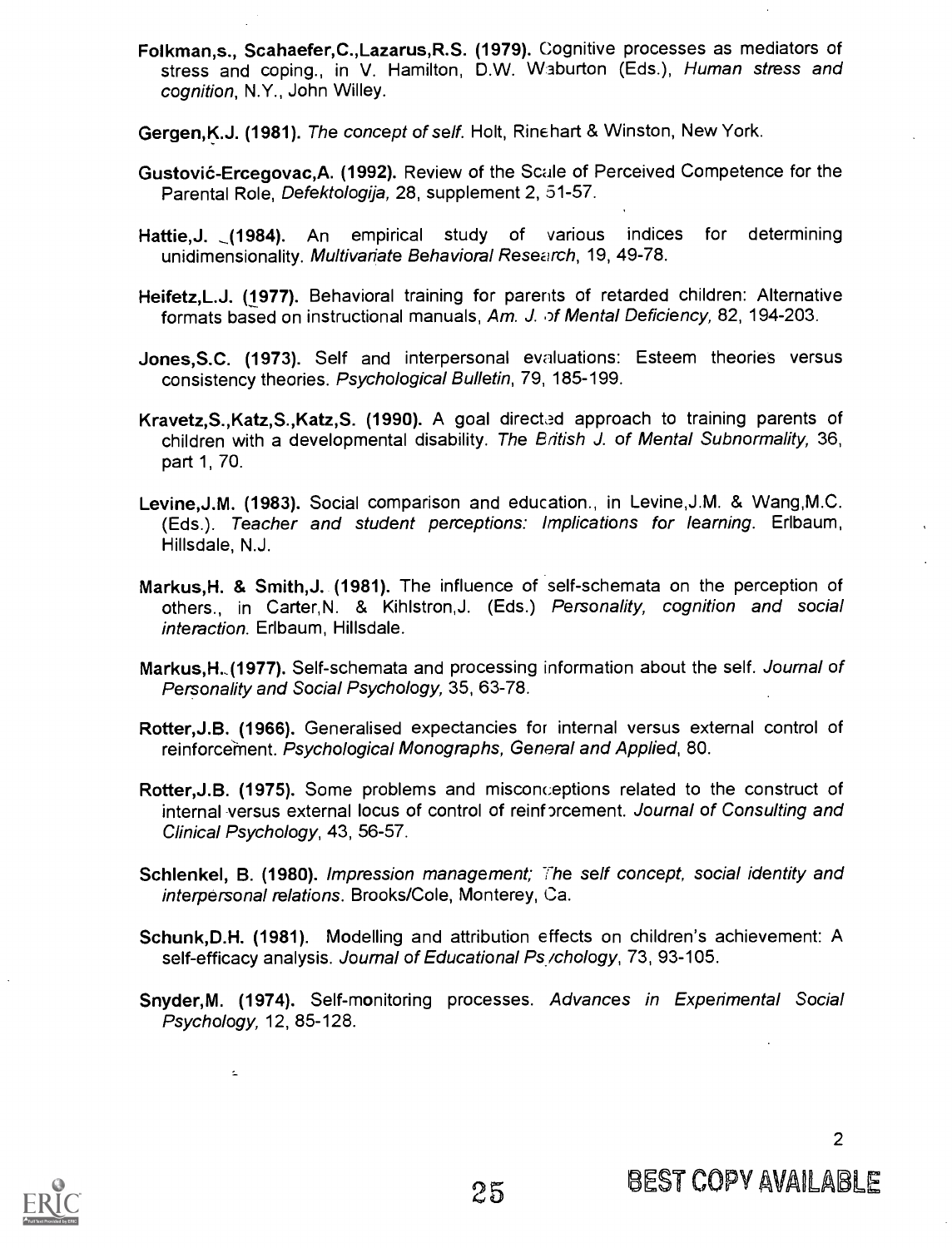|                             | Tenth World Congress of IASSD (Helsinki, Finland, July 8-13 , 1996<br><b>U.S. Department of Education</b><br>Office of Educational Research and Improvement (OERI)<br>Educational Resources Information Center (ERIC)<br><b>REPRODUCTION RELEASE</b><br>(Specific Document) | ERIC                     |
|-----------------------------|-----------------------------------------------------------------------------------------------------------------------------------------------------------------------------------------------------------------------------------------------------------------------------|--------------------------|
| I. DOCUMENT IDENTIFICATION: |                                                                                                                                                                                                                                                                             | EC 305336                |
|                             | THE THE CONNECTION BETWEEN SOME DIMENSIONS OF<br>PERCEIVED PERSONAL COMPETENCE AND PERMANENT LOW INTENSITY                                                                                                                                                                  |                          |
|                             | Author(s): R FULGOSI-MASNIAK PUD; A GUSTOVIC - ERCEGOVAC; LJ: IGRIC                                                                                                                                                                                                         |                          |
| Corporate Source:           |                                                                                                                                                                                                                                                                             | <b>Publication Date:</b> |
|                             |                                                                                                                                                                                                                                                                             |                          |

# II. REPRODUCTION RELEASE:

In order to disseminate as widely as possible timely and significant materials of interest to the educational community, documents announced in the monthly abstract journal of the ERIC system, Resources in Education (RIE), are usually made available to users in microfiche, reproduced paper copy, and electronic/optical media, and sold through the ERIC Document Reproduction Service (EDRS) or other ERIC vendors. Credit is given to the source of each document, and, if reproduction release is granted, one of the following notices is affixed to the document.

If permission is granted to reproduce and disseminate the identified document, please CHECK ONE of the following two options and sign at the bottom of the page.

| $ \bm{\mathsf{X}} $<br>Check here<br>For Level 1 Release:<br>Permitting reproduction in<br>microfiche $(4^{\circ} \times 6^{\circ} \text{ film})$ or<br>other ERIC archival media<br>(e.g., electronic or optical)<br>and paper copy. | The sample sticker shown below will be<br>affixed to all Level 1 documents<br>PERMISSION TO REPRODUCE AND<br>DISSEMINATE THIS MATERIAL<br>HAS BEEN GRANTED BY<br>TO THE EDUCATIONAL RESOURCES<br><b>INFORMATION CENTER (ERIC)</b>                                                                                                                                                                                                                                                                                           | The sample sticker shown below will be<br>affixed to all Level 2 documents<br>PERMISSION TO REPRODUCE AND<br><b>DISSEMINATE THIS</b><br><b>MATERIAL IN OTHER THAN PAPER</b><br>COPY HAS BEEN GRANTED BY<br>TO THE EDUCATIONAL RESOURCES<br>INFORMATION CENTER (ERIC) | Check here<br>For Level 2 Release:<br>Permitting reproduction in<br>microfiche $(4^* \times 6^*$ film) or<br>other ERIC archival media<br>(e.g., electronic or optical),<br>but not in paper copy. |
|---------------------------------------------------------------------------------------------------------------------------------------------------------------------------------------------------------------------------------------|-----------------------------------------------------------------------------------------------------------------------------------------------------------------------------------------------------------------------------------------------------------------------------------------------------------------------------------------------------------------------------------------------------------------------------------------------------------------------------------------------------------------------------|----------------------------------------------------------------------------------------------------------------------------------------------------------------------------------------------------------------------------------------------------------------------|----------------------------------------------------------------------------------------------------------------------------------------------------------------------------------------------------|
|                                                                                                                                                                                                                                       | Level 1                                                                                                                                                                                                                                                                                                                                                                                                                                                                                                                     | Level <sub>2</sub>                                                                                                                                                                                                                                                   |                                                                                                                                                                                                    |
|                                                                                                                                                                                                                                       | Documents will be processed as indicated provided reproduction quality permits. If permission<br>to reproduce is granted, but neither box is checked, documents will be processed at Level 1.                                                                                                                                                                                                                                                                                                                               |                                                                                                                                                                                                                                                                      |                                                                                                                                                                                                    |
|                                                                                                                                                                                                                                       | "I hereby grant to the Educational Resources Information Center (ERIC) nonexclusive permission to reproduce and disseminate<br>this document as indicated above. Reproduction from the ERIC microfiche or electronic/optical media by persons other than<br>ERIC employees and its system contractors requires permission from the copyright holder. Exception is made for non-profit<br>reproduction by libraries and other service agencies to satisfy information needs of educators in response to discrete inquiries." |                                                                                                                                                                                                                                                                      |                                                                                                                                                                                                    |
| <b>Sign</b><br>Signature:<br>here $\rightarrow$<br>please                                                                                                                                                                             |                                                                                                                                                                                                                                                                                                                                                                                                                                                                                                                             | Printed Name/Position/Title:<br>REA FULGOSI-MASNIAK, Pl $\alpha$ d. (2)                                                                                                                                                                                              |                                                                                                                                                                                                    |
| Organization/Address:<br>FACUI TY<br>UNIVERSITY                                                                                                                                                                                       | $\alpha$                                                                                                                                                                                                                                                                                                                                                                                                                                                                                                                    | Telephone:<br><b>FAX:</b><br>385 1 23 38 022<br>E-Mail Address:                                                                                                                                                                                                      | 385 1 229 950                                                                                                                                                                                      |